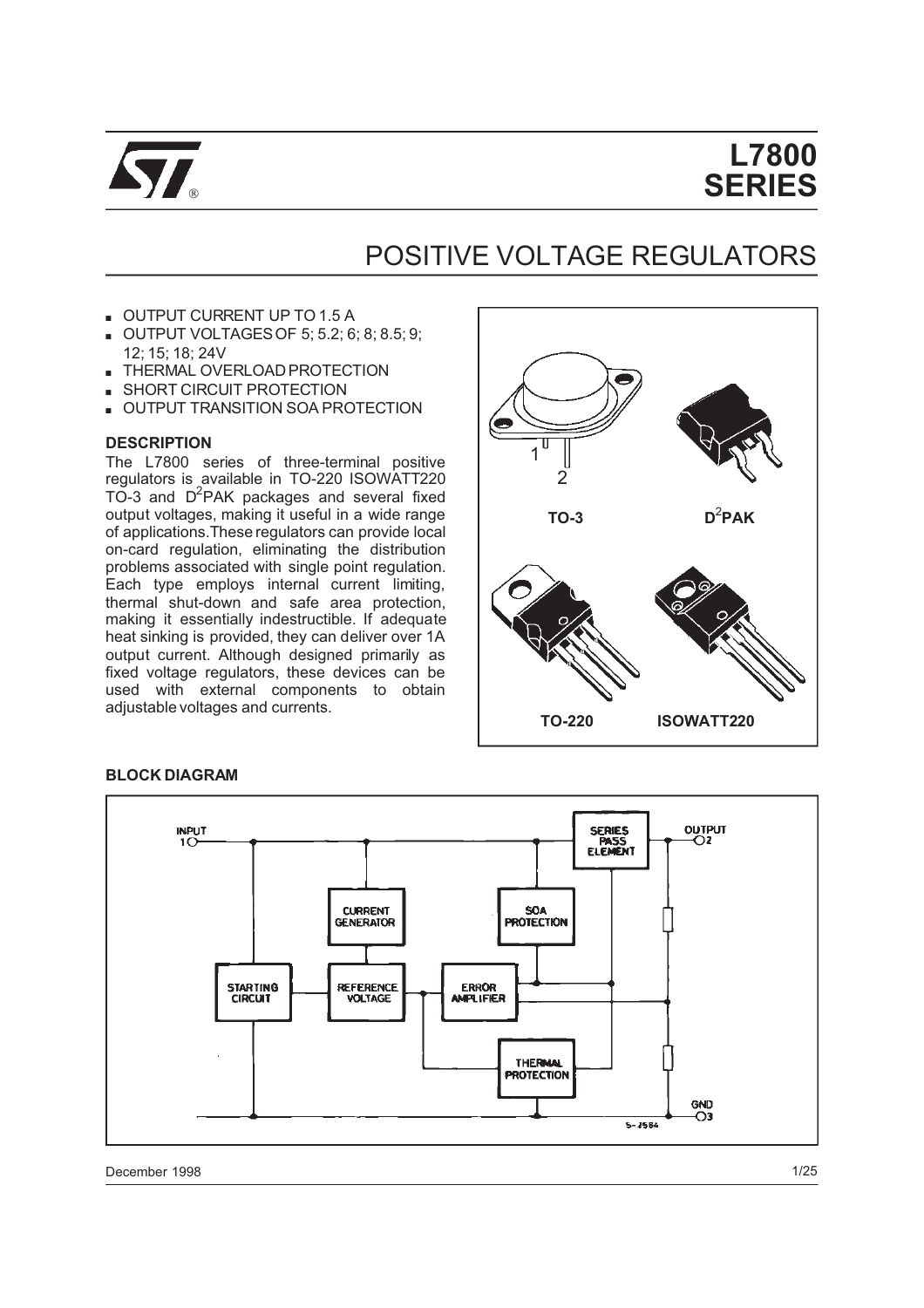#### **ABSOLUTE MAXIMUM RATINGS**

| Symbol                      | <b>Parameter</b>                                 | Value              | Unit         |
|-----------------------------|--------------------------------------------------|--------------------|--------------|
| $V_i$                       | DC Input Voltage (for $VO = 5$ to 18V)           | 35                 |              |
|                             | $(for VO = 20, 24V)$                             | 40                 |              |
| I <sub>o</sub>              | <b>Output Current</b>                            | Internally limited |              |
| $P_{\text{tot}}$            | Power Dissipation                                | Internally limited |              |
| $T_{op}$                    | Operating Junction Temperature Range (for L7800) | -55 to 150         | $^{\circ}$ C |
|                             | (for L7800C)                                     | 0 to 150           | $^{\circ}$ C |
| $\mathsf{T}_{\textsf{stg}}$ | Storage Temperature Range                        | -65 to 150         | $^{\circ}$ C |

#### **THERMAL DATA**

| <b>Symbol</b>         | <b>Parameter</b>                    |     | $D^2$ PAK | TO-220 | <b>IISOWATT220</b> I | TO-3 | Unit           |
|-----------------------|-------------------------------------|-----|-----------|--------|----------------------|------|----------------|
| K <sub>thi-case</sub> | I Thermal Resistance Junction-case  | Max |           |        |                      |      | $\rm ^{o}C/W$  |
| $R_{\text{thi-amb}}$  | Thermal Resistance Junction-ambient | Max | 62.5      | 50     | 60                   | 35   | $^{\circ}$ C/W |

# **CONNECTION DIAGRAM AND ORDERING NUMBERS** (top view)



| <b>Type</b>                                                  | <b>TO-220</b>  | $D^2$ PAK (*) | <b>ISOWATT220</b> | $TO-3$  | <b>Output Voltage</b> |
|--------------------------------------------------------------|----------------|---------------|-------------------|---------|-----------------------|
| L7805                                                        |                |               |                   | L7805T  | 5V                    |
| L7805C                                                       | L7805CV        | L7805CD2T     | L7805CP           | L7805CT | 5V                    |
| L7852C                                                       | L7852CV        | L7852CD2T     | L7852CP           | L7852CT | 5.2V                  |
| L7806                                                        |                |               |                   | L7806T  | 6V                    |
| L7806C                                                       | L7806CV        | L7806CD2T     | L7806CP           | L7806CT | 6V                    |
| L7808                                                        |                |               |                   | L7808T  | 8V                    |
| L7808C                                                       | <b>L7808CV</b> | L7808CD2T     | L7808CP           | L7808CT | 8V                    |
| L7885C                                                       | L7885CV        | L7885CD2T     | L7885CP           | L7885CT | 8.5V                  |
| L7809C                                                       | L7809CV        | L7809CD2T     | L7809CP           | L7809CT | 9V                    |
| L7812                                                        |                |               |                   | L7812T  | 12V                   |
| L7812C                                                       | L7812CV        | L7812CD2T     | L7812CP           | L7812CT | 12V                   |
| L7815                                                        |                |               |                   | L7815T  | 15V                   |
| L7815C                                                       | L7815CV        | L7815CD2T     | L7815CP           | L7815CT | 15V                   |
| L7818                                                        |                |               |                   | L7818T  | <b>18V</b>            |
| L7818C                                                       | <b>L7818CV</b> | L7818CD2T     | L7818CP           | L7818CT | <b>18V</b>            |
| L7820                                                        |                |               |                   | L7820T  | <b>20V</b>            |
| L7820C                                                       | L7820CV        | L7820CD2T     | L7820CP           | L7820CT | <b>20V</b>            |
| L7824                                                        |                |               |                   | L7824T  | 24 <sub>V</sub>       |
| L7824C<br>$(*)$ AVAILADI E IN TADE AND DEEL WITH "TD" CHEEIV | <b>L7824CV</b> | L7824CD2T     | L7824CP           | L7824CT | 24 <sub>V</sub>       |

 $\sqrt{2}$ 

(\*) AVAILABLE IN TAPE AND REEL WITH "-TR" SUFFIX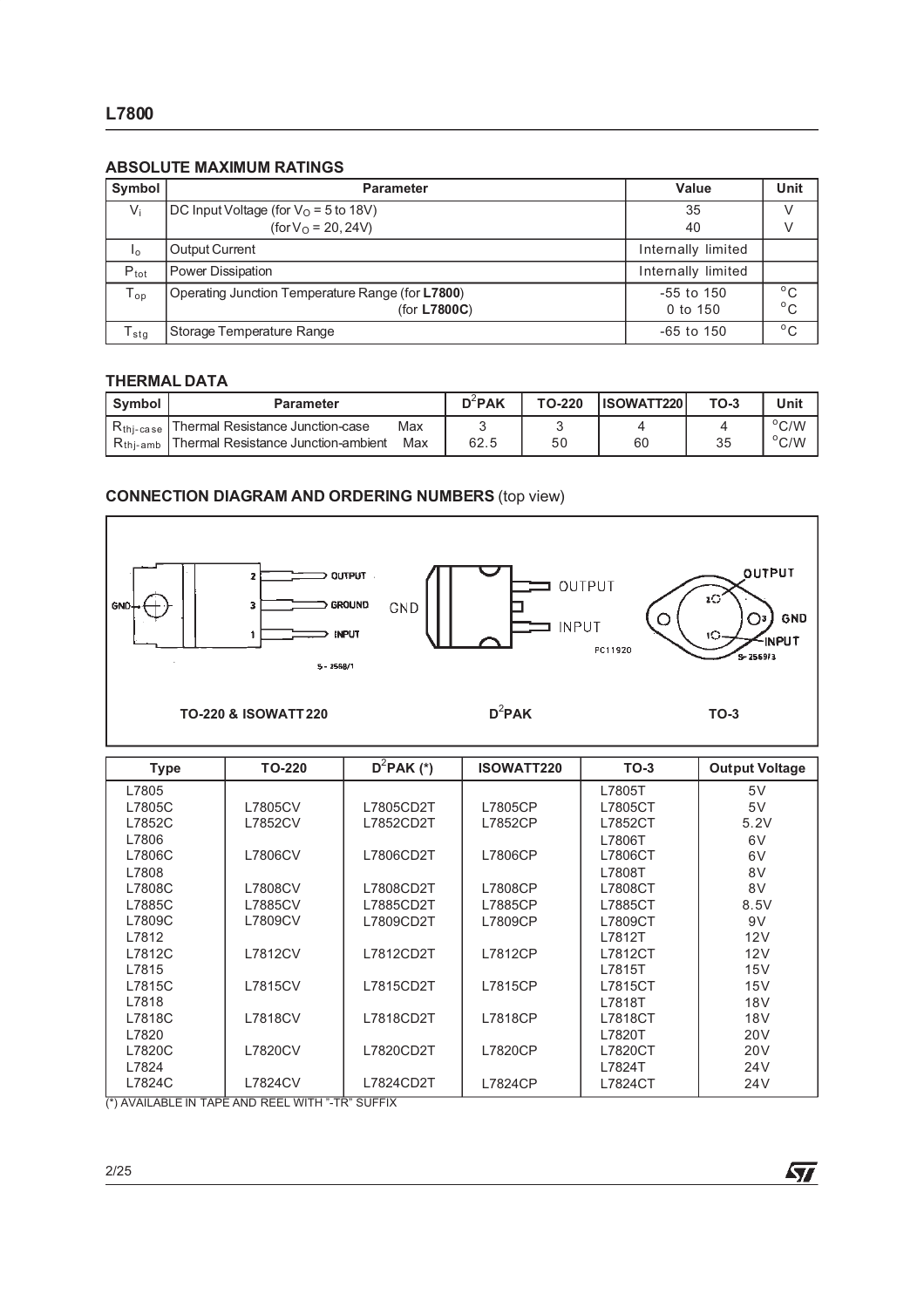#### **APPLICATION CIRCUIT**



# **SCHEMATIC DIAGRAM**

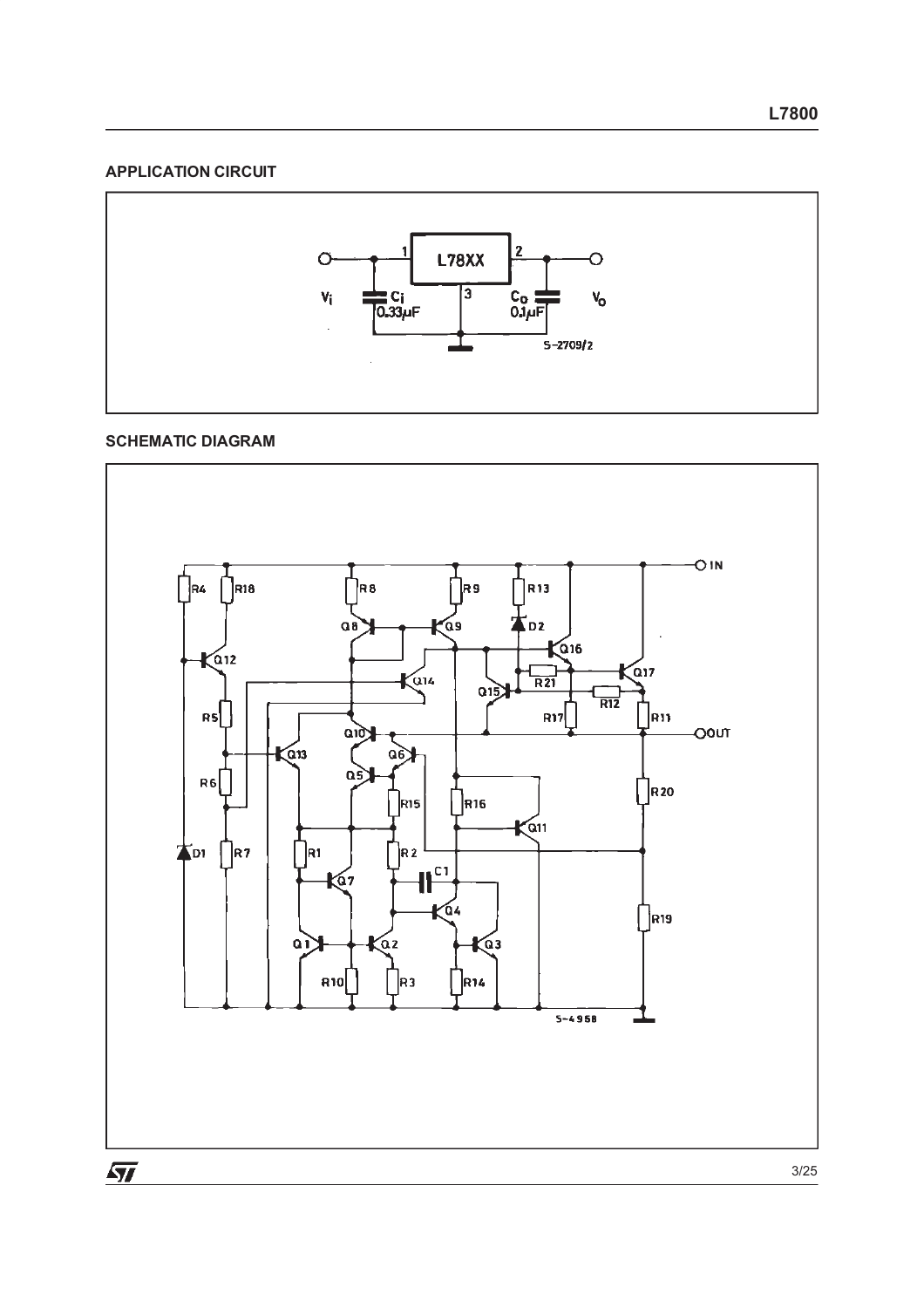# **TEST CIRCUITS**



**Figure 3 :** Ripple Rejection.



**Figure 1 : DC Parameter <b>Figure 2** : Load Regulation.

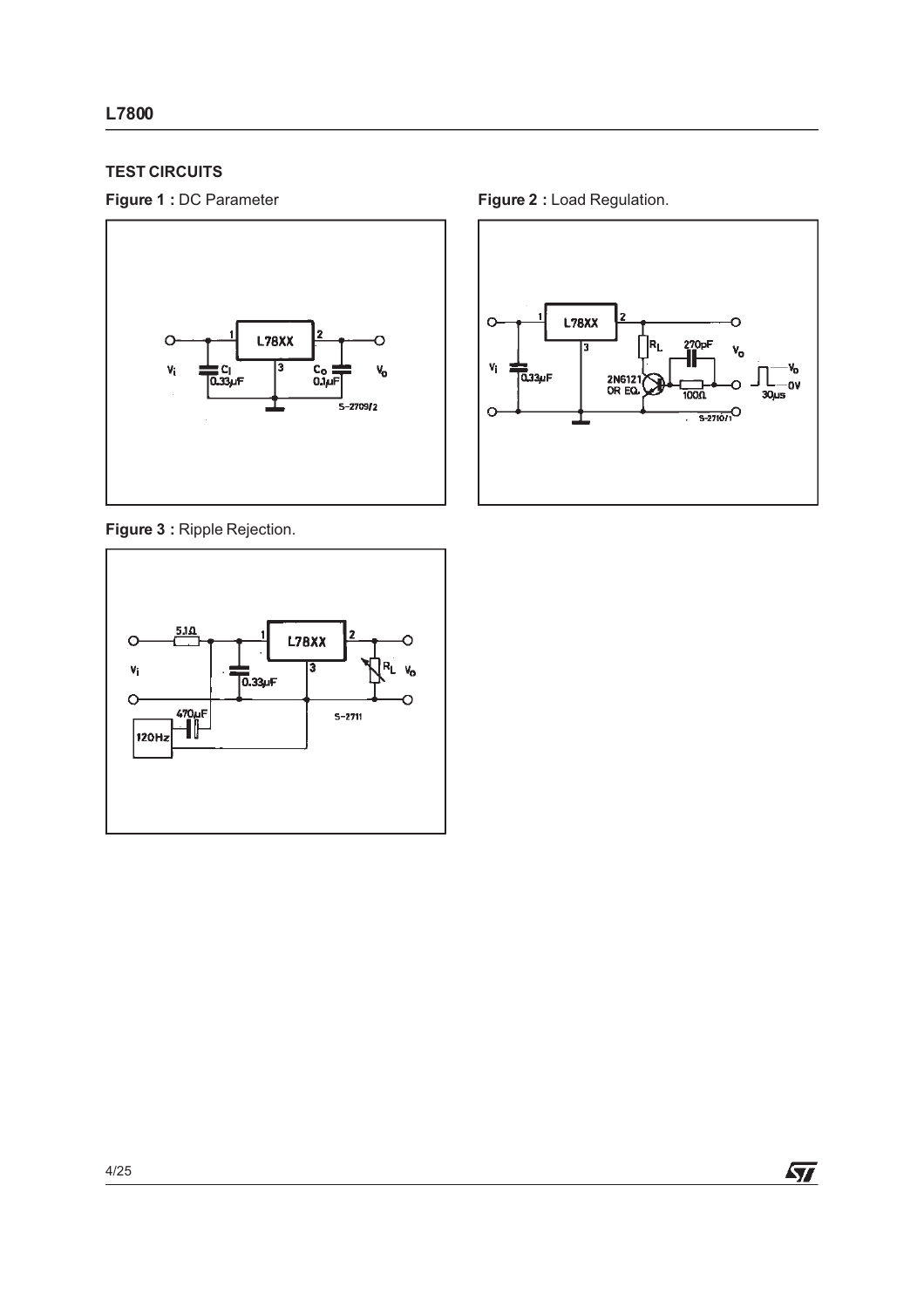| Symbol                     | <b>Parameter</b>                  | <b>Test Conditions</b>                                                               | Min. | Typ.           | Max.      | Unit                   |
|----------------------------|-----------------------------------|--------------------------------------------------------------------------------------|------|----------------|-----------|------------------------|
| $V_{\alpha}$               | Output Voltage                    | $T_i = 25^{\circ}C$                                                                  | 4.8  | 5              | 5.2       | $\vee$                 |
| $V_{o}$                    | Output Voltage                    | $I_0 = 5$ mA to 1 A $P_0 \le 15$ W<br>$V_i = 8$ to 20 V                              | 4.65 | 5              | 5.35      | $\vee$                 |
| $\Delta V_0^*$             | Line Regulation                   | $V_i = 7$ to 25 V T <sub>i</sub> = 25 °C<br>$V_i = 8$ to 12 V T <sub>i</sub> = 25 °C |      | 3<br>1         | 50<br>25  | mV<br>mV               |
| $\Delta V_0^*$             | Load Regulation                   | $I_0 = 5$ to 1500 mA $T_i = 25$ °C<br>$I_0 = 250$ to 750 mA $T_i = 25$ °C            |      |                | 100<br>25 | mV<br>mV               |
| $\mathsf{I}_{\mathsf{d}}$  | Quiescent Current                 | $T_i = 25^{\circ}$ C                                                                 |      |                | 6         | mA                     |
| $\Delta I_d$               | Quiescent Current Change          | $I_0 = 5$ to 1000 mA                                                                 |      |                | 0.5       | mA                     |
| $\Delta I_d$               | Quiescent Current Change          | $V_i = 8$ to 25 V                                                                    |      |                | 0.8       | mA                     |
| $\Delta V_o$<br>$\Delta T$ | Output Voltage Drift              | $I_0 = 5$ mA                                                                         |      | 0.6            |           | $mV$ <sup>o</sup> C    |
| eN                         | Output Noise Voltage              | B = 10Hz to 100KHz $T_i = 25^{\circ}C$                                               |      |                | 40        | $\mu$ V/V <sub>o</sub> |
| <b>SVR</b>                 | Supply Voltage Rejection          | $V_i = 8$ to 18 V f = 120 Hz                                                         | 68   |                |           | dB                     |
| $V_d$                      | Dropout Voltage                   | $I_0 = 1 \text{ A}$ $T_i = 25 \text{ }^{\circ}\text{C}$                              |      | $\mathfrak{D}$ | 2.5       | $\vee$                 |
| $R_{o}$                    | <b>Output Resistance</b>          | $f = 1$ KHz                                                                          |      | 17             |           | $m\Omega$              |
| $I_{\rm sc}$               | <b>Short Circuit Current</b>      | $T_i = 25^{\circ}C$<br>$V_i = 35 V$                                                  |      | 0.75           | 1.2       | A                      |
| $I_{\texttt{SCP}}$         | <b>Short Circuit Peak Current</b> | $T_i = 25^{\circ}C$                                                                  | 1.3  | 2.2            | 3.3       | A                      |

| <b>ELECTRICAL CHARACTERISTICS FOR L7805</b> (refer to the test circuits, $T_i$ = -55 to 150 °C,    |  |
|----------------------------------------------------------------------------------------------------|--|
| $V_1$ = 10V, $I_0$ = 500 mA, $C_1$ = 0.33 $\mu$ F, $C_0$ = 0.1 $\mu$ F unless otherwise specified) |  |

# **ELECTRICAL CHARACTERISTICS FOR L7806** (refer to the test circuits,  $T_j = -55$  to 150 °C,

 $V_i = 15V$ ,  $I_0 = 500$  mA,  $C_i = 0.33$   $\mu$ F,  $C_0 = 0.1$   $\mu$ F unless otherwise specified)

| Symbol                     | <b>Parameter</b>                  | <b>Test Conditions</b>                                                               | Min. | Typ. | Max.      | Unit                   |
|----------------------------|-----------------------------------|--------------------------------------------------------------------------------------|------|------|-----------|------------------------|
| $V_{o}$                    | Output Voltage                    | $T_i = 25^{\circ}C$                                                                  | 5.75 | 6    | 6.25      | V                      |
| $V_{o}$                    | Output Voltage                    | $I_0 = 5$ mA to 1 A $P_0 \le 15$ W<br>$V_i = 9$ to 21 V                              | 5.65 | 6    | 6.35      | $\vee$                 |
| $\Delta V_0^*$             | Line Regulation                   | $V_i = 8$ to 25 V T <sub>i</sub> = 25 °C<br>$V_i = 9$ to 13 V T <sub>i</sub> = 25 °C |      |      | 60<br>30  | mV<br>mV               |
| $\Delta V_0{}^\star$       | Load Regulation                   | $I_0 = 5$ to 1500 mA $T_j = 25$ °C<br>$I_0 = 250$ to 750 mA $T_i = 25$ °C            |      |      | 100<br>30 | mV<br>mV               |
| $I_d$                      | Quiescent Current                 | $T_i = 25^{\circ}C$                                                                  |      |      | 6         | mA                     |
| $\Delta I_d$               | Quiescent Current Change          | $I_0 = 5$ to 1000 mA                                                                 |      |      | 0.5       | mA                     |
| $\Delta I_d$               | Quiescent Current Change          | $V_i = 9$ to 25 V                                                                    |      |      | 0.8       | mA                     |
| $\Delta V_o$<br>$\Delta T$ | Output Voltage Drift              | $I_0 = 5$ mA                                                                         |      | 0.7  |           | $mV/^{\circ}C$         |
| eN                         | <b>Output Noise Voltage</b>       | B = 10Hz to 100KHz $T_i = 25 °C$                                                     |      |      | 40        | $\mu$ V/V <sub>o</sub> |
| <b>SVR</b>                 | Supply Voltage Rejection          | $V_i = 9$ to 19 V f = 120 Hz                                                         | 65   |      |           | dB                     |
| $V_d$                      | Dropout Voltage                   | $I_0 = 1 \text{ A}$ $T_i = 25 \text{ }^{\circ}\text{C}$                              |      | 2    | 2.5       | $\vee$                 |
| $R_{o}$                    | Output Resistance                 | $f = 1$ KHz                                                                          |      | 19   |           | $m\Omega$              |
| $I_{sc}$                   | <b>Short Circuit Current</b>      | $T_i = 25^{\circ}$ C<br>$V_i = 35 V$                                                 |      | 0.75 | 1.2       | A                      |
| $I_{\tt sep}$              | <b>Short Circuit Peak Current</b> | $T_i = 25^{\circ}C$                                                                  | 1.3  | 2.2  | 3.3       | Α                      |

\* Load and line regulation are specified at constant junction temperature. Changes in V<sup>o</sup> due to heating effects must be taken into account separately. Pulce testing with low duty cycle is used.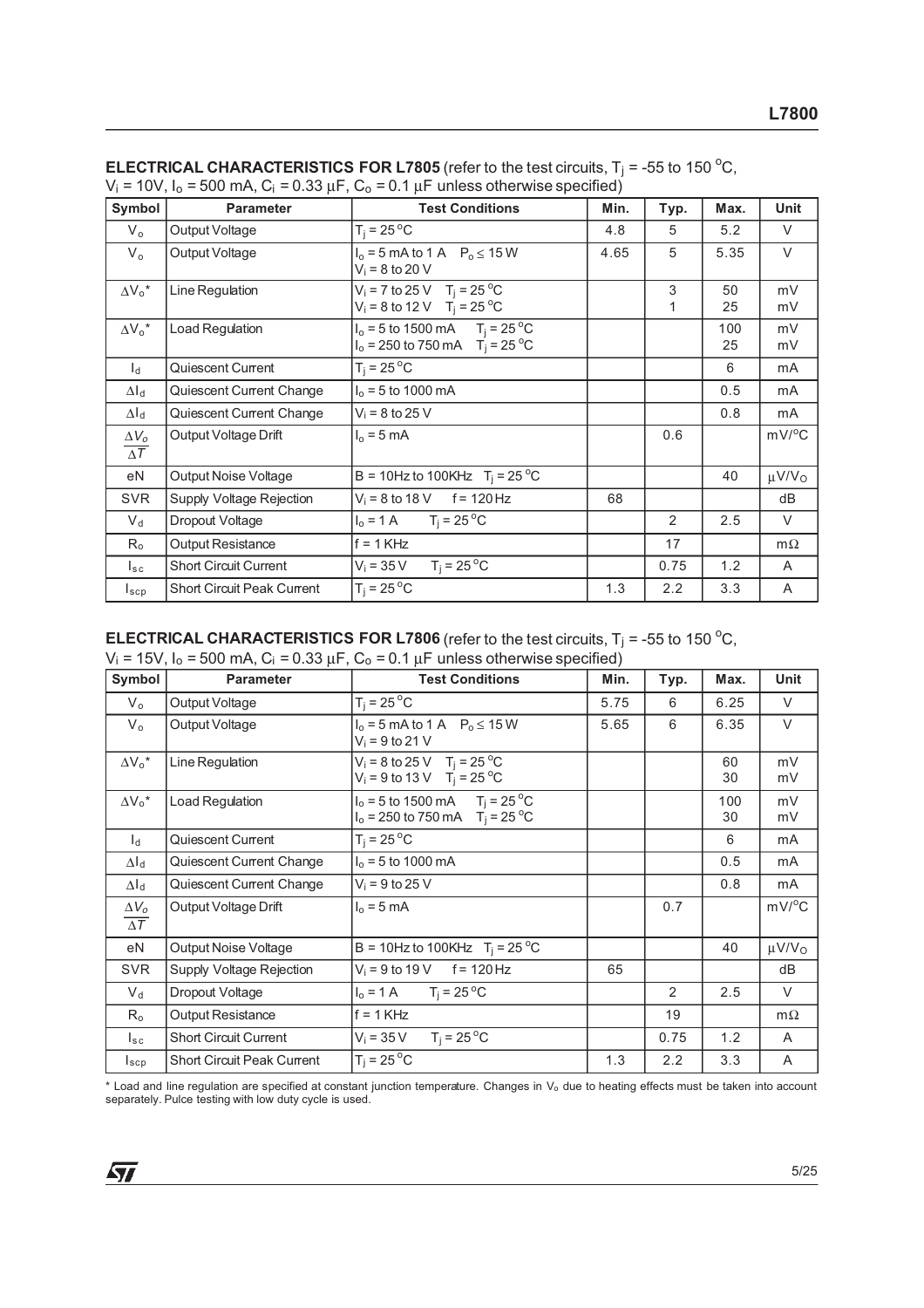| Symbol                     | <b>Parameter</b>                  | <b>Test Conditions</b>                                                                   | Min. | Typ. | Max.      | Unit                   |
|----------------------------|-----------------------------------|------------------------------------------------------------------------------------------|------|------|-----------|------------------------|
| $V_{o}$                    | Output Voltage                    | $T_i = 25^{\circ}C$                                                                      | 7.7  | 8    | 8.3       | V                      |
| $V_{o}$                    | Output Voltage                    | $I_0 = 5$ mA to 1 A $P_0 \le 15$ W<br>$V_i = 11.5$ to 23 V                               | 7.6  | 8    | 8.4       | $\vee$                 |
| $\Delta V_0^*$             | Line Regulation                   | $V_i = 10.5$ to 25 V T <sub>i</sub> = 25 °C<br>$V_i = 11$ to 17 V T <sub>i</sub> = 25 °C |      |      | 80<br>40  | mV<br>mV               |
| $\Delta V_0^*$             | Load Regulation                   | $I_0 = 5$ to 1500 mA $T_i = 25$ °C<br>$I_0 = 250$ to 750 mA $T_i = 25$ °C                |      |      | 100<br>40 | mV<br>mV               |
| $l_{\rm d}$                | Quiescent Current                 | $T_i = 25^{\circ}C$                                                                      |      |      | 6         | mA                     |
| $\Delta I_d$               | Quiescent Current Change          | $I_0 = 5$ to 1000 mA                                                                     |      |      | 0.5       | mA                     |
| $\Delta I_d$               | Quiescent Current Change          | $V_i = 11.5$ to 25 V                                                                     |      |      | 0.8       | mA                     |
| $\Delta V_o$<br>$\Delta T$ | Output Voltage Drift              | $I_0 = 5$ mA                                                                             |      | 1    |           | $mV$ <sup>o</sup> C    |
| eN                         | Output Noise Voltage              | B = 10Hz to 100KHz $T_i = 25^{\circ}$ C                                                  |      |      | 40        | $\mu$ V/V <sub>o</sub> |
| <b>SVR</b>                 | Supply Voltage Rejection          | $V_i = 11.5$ to 21.5 V f = 120 Hz                                                        | 62   |      |           | dB                     |
| $V_d$                      | Dropout Voltage                   | $T_i = 25^{\circ}$ C<br>$I_0 = 1 A$                                                      |      | 2    | 2.5       | V                      |
| $R_{o}$                    | <b>Output Resistance</b>          | $f = 1$ KHz                                                                              |      | 16   |           | $m\Omega$              |
| $I_{\rm sc}$               | <b>Short Circuit Current</b>      | $T_i = 25^{\circ}C$<br>$V_i = 35 V$                                                      |      | 0.75 | 1.2       | A                      |
| $I_{\texttt{scp}}$         | <b>Short Circuit Peak Current</b> | $T_i = 25^{\circ}C$                                                                      | 1.3  | 2.2  | 3.3       | A                      |

| <b>ELECTRICAL CHARACTERISTICS FOR L7808</b> (refer to the test circuits, $T_i$ = -55 to 150 °C,  |  |
|--------------------------------------------------------------------------------------------------|--|
| $V_i = 14V$ , $I_o = 500$ mA, $C_i = 0.33 \mu F$ , $C_o = 0.1 \mu F$ unless otherwise specified) |  |

# **ELECTRICAL CHARACTERISTICS FOR L7812** (refer to the test circuits,  $T_j$  = -55 to 150 <sup>o</sup>C,

 $V_i$  = 19V, I<sub>o</sub> = 500 mA, C<sub>i</sub> = 0.33  $\mu$ F, C<sub>o</sub> = 0.1  $\mu$ F unless otherwise specified)

| Symbol                                | <b>Parameter</b>                  | <b>Test Conditions</b>                                                                         | Min. | Typ. | Max.      | Unit                   |
|---------------------------------------|-----------------------------------|------------------------------------------------------------------------------------------------|------|------|-----------|------------------------|
| $V_{o}$                               | Output Voltage                    | $T_i = 25^{\circ}C$                                                                            | 11.5 | 12   | 12.5      | V                      |
| $V_{o}$                               | Output Voltage                    | $I_0 = 5$ mA to 1 A $P_0 \le 15$ W<br>$V_i = 15.5$ to 27 V                                     | 11.4 | 12   | 12.6      | V                      |
| $\Delta V_0^*$                        | Line Regulation                   | $V_i = 14.5$ to 30 V T <sub>i</sub> = 25 °C<br>$V_i = 16$ to 22 V T <sub>i</sub> = 25 °C       |      |      | 120<br>60 | mV<br>mV               |
| $\Delta V_0^*$                        | Load Regulation                   | $I_0 = 5$ to 1500 mA T <sub>i</sub> = 25 <sup>o</sup> C<br>$I_0 = 250$ to 750 mA $T_i = 25$ °C |      |      | 100<br>60 | mV<br>mV               |
| $\mathsf{h}$                          | Quiescent Current                 | $T_i = 25^{\circ}C$                                                                            |      |      | 6         | mA                     |
| $\Delta I_d$                          | Quiescent Current Change          | $I_0 = 5$ to 1000 mA                                                                           |      |      | 0.5       | mA                     |
| $\Delta I_d$                          | Quiescent Current Change          | $V_i = 15$ to 30 V                                                                             |      |      | 0.8       | mA                     |
| $\Delta V_o$<br>$\overline{\Delta T}$ | Output Voltage Drift              | $I_0 = 5$ mA                                                                                   |      | 1.5  |           | $mV$ <sup>o</sup> C    |
| eN                                    | Output Noise Voltage              | B = 10Hz to 100KHz $T_i = 25 °C$                                                               |      |      | 40        | $\mu$ V/V <sub>O</sub> |
| <b>SVR</b>                            | Supply Voltage Rejection          | $V_i = 15$ to 25 V f = 120 Hz                                                                  | 61   |      |           | dB                     |
| $V_d$                                 | Dropout Voltage                   | $I_0 = 1 \text{ A}$ $T_i = 25 \text{ }^{\circ}\text{C}$                                        |      | 2    | 2.5       | $\vee$                 |
| $R_{o}$                               | Output Resistance                 | $f = 1$ KHz                                                                                    |      | 18   |           | $m\Omega$              |
| $I_{\tt sc}$                          | <b>Short Circuit Current</b>      | $T_i = 25^{\circ}$ C<br>$V_i = 35 V$                                                           |      | 0.75 | 1.2       | A                      |
| $I_{\text{scp}}$                      | <b>Short Circuit Peak Current</b> | $T_i = 25^{\circ}C$                                                                            | 1.3  | 2.2  | 3.3       | A                      |

\* Load and line regulation are specified at constant junction temperature. Changes in V<sup>o</sup> due to heating effects must be taken into account separately. Pulce testing with low duty cycle is used.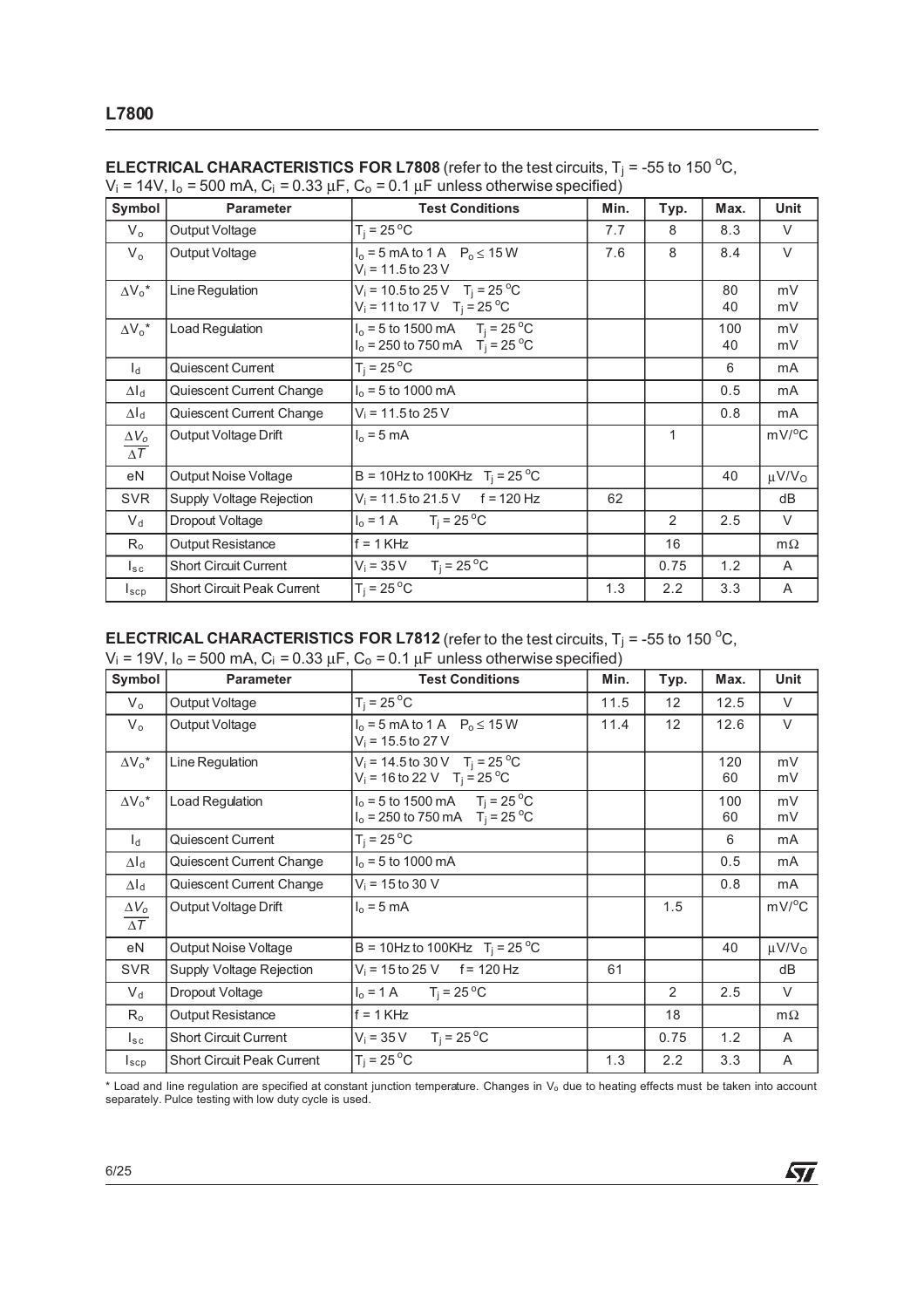| Symbol                     | <b>Parameter</b>                  | <b>Test Conditions</b>                                                                               | Min.  | Typ. | Max.      | <b>Unit</b>            |
|----------------------------|-----------------------------------|------------------------------------------------------------------------------------------------------|-------|------|-----------|------------------------|
| $V_{o}$                    | Output Voltage                    | $T_i = 25 °C$                                                                                        | 14.4  | 15   | 15.6      | V                      |
| $V_{o}$                    | Output Voltage                    | $I_0 = 5$ mA to 1 A $P_0 \le 15$ W<br>$V_i = 18.5$ to 30 V                                           | 14.25 | 15   | 15.75     | $\vee$                 |
| $\Delta V_0^*$             | Line Regulation                   | $V_i = 17.5$ to 30 V T <sub>i</sub> = 25 <sup>o</sup> C<br>$V_i = 20$ to 26 V T <sub>i</sub> = 25 °C |       |      | 150<br>75 | mV<br>mV               |
| $\Delta V_0^*$             | Load Regulation                   | $I_0 = 5$ to 1500 mA $T_i = 25$ °C<br>$I_0 = 250$ to 750 mA $T_i = 25$ °C                            |       |      | 150<br>75 | mV<br>mV               |
| $\mathsf{I}_{\mathsf{d}}$  | Quiescent Current                 | $T_i = 25^{\circ}$ C                                                                                 |       |      | 6         | mA                     |
| $\Delta I_d$               | Quiescent Current Change          | $I_0 = 5$ to 1000 mA                                                                                 |       |      | 0.5       | mA                     |
| $\Delta I_d$               | Quiescent Current Change          | $V_i = 18.5$ to 30 V                                                                                 |       |      | 0.8       | mA                     |
| $\Delta V_o$<br>$\Delta T$ | Output Voltage Drift              | $I_0 = 5$ mA                                                                                         |       | 1.8  |           | $mV$ <sup>o</sup> C    |
| eN                         | Output Noise Voltage              | B = 10Hz to 100KHz $T_i = 25^{\circ}$ C                                                              |       |      | 40        | $\mu$ V/V <sub>o</sub> |
| <b>SVR</b>                 | Supply Voltage Rejection          | $V_i = 18.5$ to 28.5 V f = 120 Hz                                                                    | 60    |      |           | dB                     |
| $V_{\rm d}$                | Dropout Voltage                   | $T_i = 25^{\circ}$ C<br>$I_0 = 1 A$                                                                  |       | 2    | 2.5       | $\vee$                 |
| $R_{o}$                    | Output Resistance                 | $f = 1$ KHz                                                                                          |       | 19   |           | $m\Omega$              |
| $I_{\rm sc}$               | <b>Short Circuit Current</b>      | $T_i = 25^{\circ}C$<br>$V_i = 35 V$                                                                  |       | 0.75 | 1.2       | A                      |
| $I_{\texttt{SCP}}$         | <b>Short Circuit Peak Current</b> | $T_i = 25^{\circ}C$                                                                                  | 1.3   | 2.2  | 3.3       | A                      |

| <b>ELECTRICAL CHARACTERISTICS FOR L7815</b> (refer to the test circuits, $T_i$ = -55 to 150 °C,  |  |
|--------------------------------------------------------------------------------------------------|--|
| $V_i = 23V$ , $I_o = 500$ mA, $C_i = 0.33 \mu F$ , $C_o = 0.1 \mu F$ unless otherwise specified) |  |

# **ELECTRICAL CHARACTERISTICS FOR L7818** (refer to the test circuits,  $T_j = -55$  to 150 °C,

 $V_i = 26V$ ,  $I_0 = 500$  mA,  $C_i = 0.33$   $\mu$ F,  $C_0 = 0.1$   $\mu$ F unless otherwise specified)

| Symbol                     | <b>Parameter</b>                  | <b>Test Conditions</b>                                                                 | Min. | Typ. | Max.      | Unit                   |
|----------------------------|-----------------------------------|----------------------------------------------------------------------------------------|------|------|-----------|------------------------|
| $V_{o}$                    | Output Voltage                    | $T_i = 25^{\circ}C$                                                                    | 17.3 | 18   | 18.7      | V                      |
| $V_{o}$                    | Output Voltage                    | $I_0 = 5$ mA to 1 A $P_0 \le 15$ W<br>$V_i = 22$ to 33 V                               | 17.1 | 18   | 18.9      | $\vee$                 |
| $\Delta V_0^*$             | Line Regulation                   | $V_i = 21$ to 33 V T <sub>i</sub> = 25 °C<br>$V_i = 24$ to 30 V T <sub>i</sub> = 25 °C |      |      | 180<br>90 | mV<br>mV               |
| $\Delta V_0{}^\star$       | Load Regulation                   | $I_0 = 5$ to 1500 mA $T_i = 25^{\circ}$ C<br>$I_0 = 250$ to 750 mA $T_i = 25$ °C       |      |      | 180<br>90 | mV<br>mV               |
| $I_d$                      | Quiescent Current                 | $T_i = 25^{\circ}C$                                                                    |      |      | 6         | mA                     |
| $\Delta I_d$               | Quiescent Current Change          | $I_0 = 5$ to 1000 mA                                                                   |      |      | 0.5       | mA                     |
| $\Delta I_d$               | Quiescent Current Change          | $V_i = 22$ to 33 V                                                                     |      |      | 0.8       | mA                     |
| $\Delta V_o$<br>$\Delta T$ | Output Voltage Drift              | $I_0 = 5$ mA                                                                           |      | 2.3  |           | $mV/^{\circ}C$         |
| eN                         | Output Noise Voltage              | B = 10Hz to 100KHz $T_i = 25 °C$                                                       |      |      | 40        | $\mu$ V/V <sub>o</sub> |
| <b>SVR</b>                 | Supply Voltage Rejection          | $V_i = 22$ to 32 V f = 120 Hz                                                          | 59   |      |           | dB                     |
| $V_d$                      | Dropout Voltage                   | $I_0 = 1 \text{ A}$ $T_i = 25 \text{ }^{\circ}\text{C}$                                |      | 2    | 2.5       | $\vee$                 |
| $R_{o}$                    | Output Resistance                 | $f = 1$ KHz                                                                            |      | 22   |           | $m\Omega$              |
| $I_{sc}$                   | <b>Short Circuit Current</b>      | $T_i = 25^{\circ}$ C<br>$V_i = 35 V$                                                   |      | 0.75 | 1.2       | A                      |
| $I_{\text{scp}}$           | <b>Short Circuit Peak Current</b> | $T_i = 25^{\circ}C$                                                                    | 1.3  | 2.2  | 3.3       | Α                      |

\* Load and line regulation are specified at constant junction temperature. Changes in V<sup>o</sup> due to heating effects must be taken into account separately. Pulce testing with low duty cycle is used.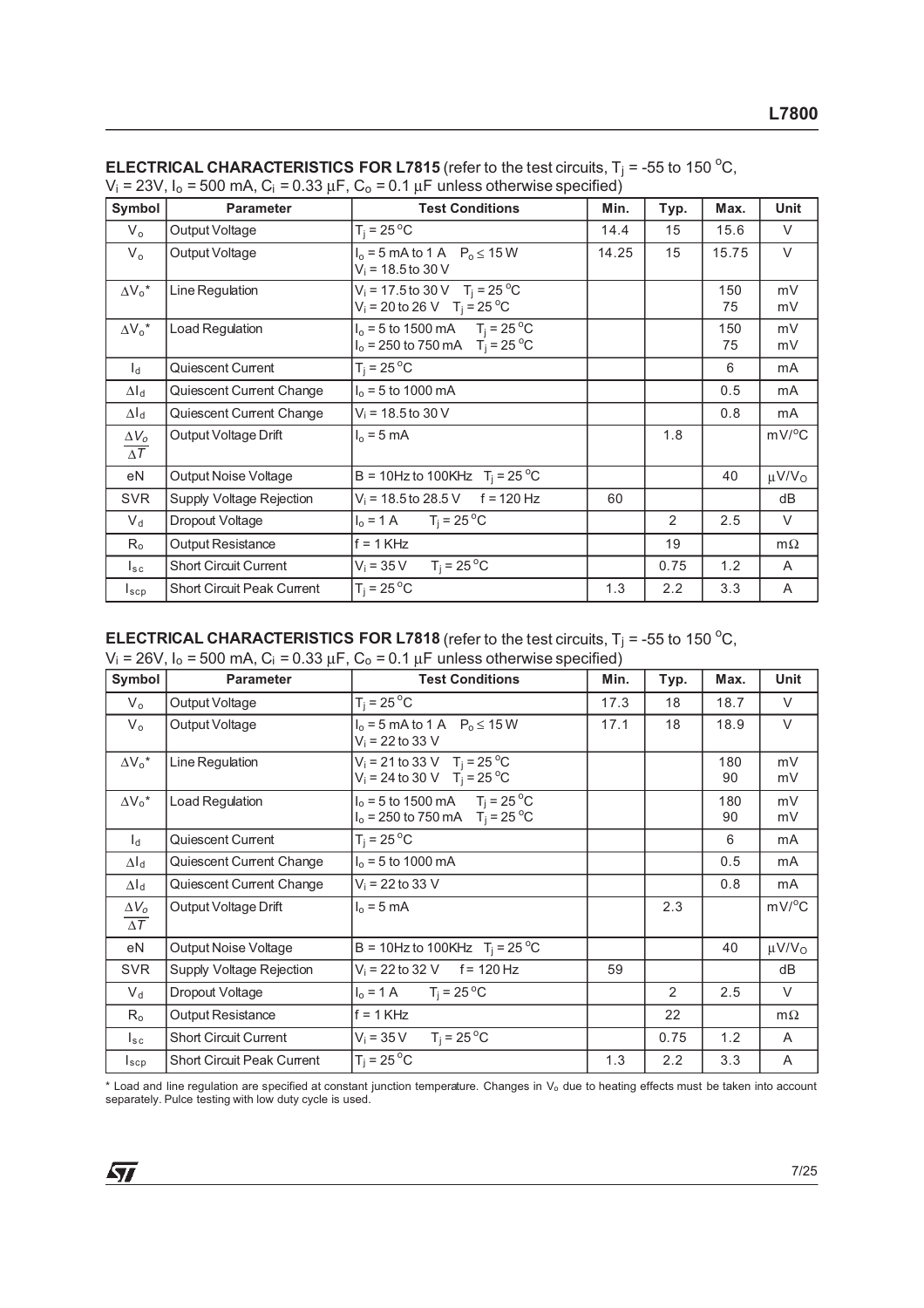| Symbol                                | <b>Parameter</b>                  | <b>Test Conditions</b>                                                                   | Min. | Typ.           | Max.       | Unit                   |
|---------------------------------------|-----------------------------------|------------------------------------------------------------------------------------------|------|----------------|------------|------------------------|
| $V_{o}$                               | Output Voltage                    | $T_i = 25^{\circ}C$                                                                      | 19.2 | 20             | 20.8       | V                      |
| $V_{o}$                               | Output Voltage                    | $I_0 = 5$ mA to 1 A $P_0 \le 15$ W<br>$V_i = 24$ to 35 V                                 | 19   | 20             | 21         | $\vee$                 |
| $\Delta V_0^*$                        | Line Regulation                   | $V_i = 22.5$ to 35 V T <sub>i</sub> = 25 °C<br>$V_i = 26$ to 32 V T <sub>i</sub> = 25 °C |      |                | 200<br>100 | mV<br>mV               |
| $\Delta V_0^*$                        | Load Regulation                   | $I_0 = 5$ to 1500 mA $T_i = 25$ °C<br>$I_0 = 250$ to 750 mA $T_i = 25$ °C                |      |                | 200<br>100 | mV<br>mV               |
| $l_{\rm d}$                           | Quiescent Current                 | $T_i = 25^{\circ}C$                                                                      |      |                | 6          | mA                     |
| $\Delta I_d$                          | Quiescent Current Change          | $I_0 = 5$ to 1000 mA                                                                     |      |                | 0.5        | mA                     |
| $\Delta I_d$                          | Quiescent Current Change          | $V_i = 24$ to 35 V                                                                       |      |                | 0.8        | mA                     |
| $\Delta V_o$<br>$\overline{\Delta T}$ | Output Voltage Drift              | $I_0 = 5$ mA                                                                             |      | 2.5            |            | $mV$ <sup>o</sup> C    |
| eN                                    | Output Noise Voltage              | B = 10Hz to 100KHz $T_i = 25^{\circ}$ C                                                  |      |                | 40         | $\mu$ V/V <sub>o</sub> |
| <b>SVR</b>                            | Supply Voltage Rejection          | $V_i = 24$ to 35 V f = 120 Hz                                                            | 58   |                |            | dB                     |
| $V_d$                                 | Dropout Voltage                   | $T_i = 25^{\circ}$ C<br>$I_0 = 1 A$                                                      |      | $\overline{2}$ | 2.5        | V                      |
| $R_{o}$                               | <b>Output Resistance</b>          | $f = 1$ KHz                                                                              |      | 24             |            | $m\Omega$              |
| $I_{\rm sc}$                          | <b>Short Circuit Current</b>      | $T_i = 25^{\circ}C$<br>$V_i = 35 V$                                                      |      | 0.75           | 1.2        | A                      |
| $I_{\texttt{scp}}$                    | <b>Short Circuit Peak Current</b> | $T_i = 25^{\circ}C$                                                                      | 1.3  | 2.2            | 3.3        | A                      |

| <b>ELECTRICAL CHARACTERISTICS FOR L7820</b> (refer to the test circuits, $T_i$ = -55 to 150 °C,  |  |
|--------------------------------------------------------------------------------------------------|--|
| $V_i = 28V$ , $I_o = 500$ mA, $C_i = 0.33 \mu F$ , $C_o = 0.1 \mu F$ unless otherwise specified) |  |

### **ELECTRICAL CHARACTERISTICS FOR L7824** (refer to the test circuits,  $T_j$  = -55 to 150  $^{\circ}$ C,

 $V_i$  = 33V, I<sub>o</sub> = 500 mA, C<sub>i</sub> = 0.33  $\mu$ F, C<sub>o</sub> = 0.1  $\mu$ F unless otherwise specified)

| Symbol                                | <b>Parameter</b>                  | <b>Test Conditions</b>                                                                         | Min. | Typ. | Max.       | Unit                   |
|---------------------------------------|-----------------------------------|------------------------------------------------------------------------------------------------|------|------|------------|------------------------|
| $V_{o}$                               | Output Voltage                    | $T_i = 25^{\circ}C$                                                                            | 23   | 24   | 25         | V                      |
| $V_{o}$                               | Output Voltage                    | $I_0 = 5$ mA to 1 A $P_0 \le 15$ W<br>$V_i = 28$ to 38 V                                       | 22.8 | 24   | 25.2       | V                      |
| $\Delta V_0^*$                        | Line Regulation                   | $V_i = 27$ to 38 V T <sub>i</sub> = 25 °C<br>$V_i = 30$ to 36 V T <sub>i</sub> = 25 °C         |      |      | 240<br>120 | mV<br>mV               |
| $\Delta V_0{}^\star$                  | Load Regulation                   | $I_0 = 5$ to 1500 mA T <sub>i</sub> = 25 <sup>o</sup> C<br>$I_0 = 250$ to 750 mA $T_i = 25$ °C |      |      | 240<br>120 | mV<br>mV               |
| $\mathsf{h}$                          | Quiescent Current                 | $T_i = 25^{\circ}C$                                                                            |      |      | 6          | mA                     |
| $\Delta I_d$                          | Quiescent Current Change          | $I_0 = 5$ to 1000 mA                                                                           |      |      | 0.5        | mA                     |
| $\Delta I_d$                          | Quiescent Current Change          | $V_i = 28$ to 38 V                                                                             |      |      | 0.8        | mA                     |
| $\Delta V_o$<br>$\overline{\Delta T}$ | Output Voltage Drift              | $I_0 = 5$ mA                                                                                   |      | 3    |            | $mV$ <sup>o</sup> C    |
| eN                                    | Output Noise Voltage              | B = 10Hz to 100KHz $T_i = 25 °C$                                                               |      |      | 40         | $\mu$ V/V <sub>O</sub> |
| <b>SVR</b>                            | Supply Voltage Rejection          | $V_i = 28$ to 38 V f = 120 Hz                                                                  | 56   |      |            | dB                     |
| $V_d$                                 | Dropout Voltage                   | $I_0 = 1 \text{ A}$ $T_i = 25 \text{ }^{\circ}\text{C}$                                        |      | 2    | 2.5        | $\vee$                 |
| $R_{o}$                               | Output Resistance                 | $f = 1$ KHz                                                                                    |      | 28   |            | $m\Omega$              |
| $I_{\tt sc}$                          | <b>Short Circuit Current</b>      | $T_i = 25^{\circ}$ C<br>$V_i = 35 V$                                                           |      | 0.75 | 1.2        | A                      |
| $I_{\text{scp}}$                      | <b>Short Circuit Peak Current</b> | $T_i = 25^{\circ}C$                                                                            | 1.3  | 2.2  | 3.3        | A                      |

\* Load and line regulation are specified at constant junction temperature. Changes in V<sup>o</sup> due to heating effects must be taken into account separately. Pulce testing with low duty cycle is used.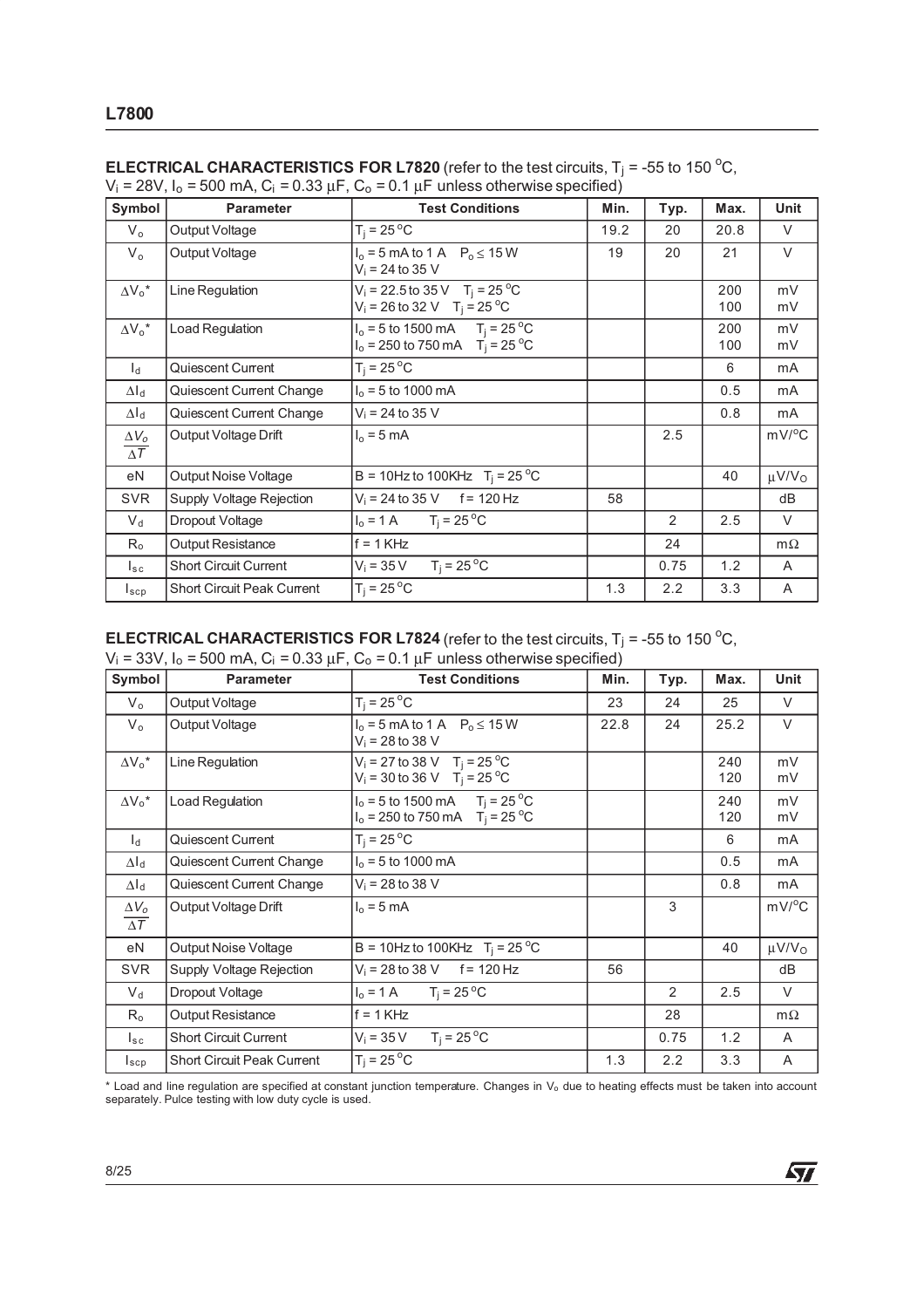| Symbol                     | <b>Parameter</b>                  | <b>Test Conditions</b>                                                               | Min. | Typ.           | Max.      | <b>Unit</b>         |
|----------------------------|-----------------------------------|--------------------------------------------------------------------------------------|------|----------------|-----------|---------------------|
| $V_{o}$                    | Output Voltage                    | $T_i = 25 °C$                                                                        | 4.8  | 5              | 5.2       | V                   |
| $V_{o}$                    | Output Voltage                    | $I_0 = 5$ mA to 1 A $P_0 \le 15$ W<br>$V_i$ = 7 to 20 V                              | 4.75 | 5              | 5.25      | $\vee$              |
| $\Delta V_0^*$             | Line Regulation                   | $V_i = 7$ to 25 V T <sub>i</sub> = 25 °C<br>$V_i = 8$ to 12 V T <sub>i</sub> = 25 °C |      | 3<br>1         | 100<br>50 | mV<br>mV            |
| $\Delta V_o^*$             | Load Regulation                   | $I_0 = 5$ to 1500 mA $T_i = 25$ °C<br>$I_0 = 250$ to 750 mA $T_i = 25$ °C            |      |                | 100<br>50 | mV<br>mV            |
| $\mathsf{I}_{\mathsf{d}}$  | Quiescent Current                 | $T_i = 25^{\circ}C$                                                                  |      |                | 8         | mA                  |
| $\Delta I_d$               | Quiescent Current Change          | $I_0 = 5$ to 1000 mA                                                                 |      |                | 0.5       | mA                  |
| $\Delta I_d$               | Quiescent Current Change          | $V_i = 7$ to 25 V                                                                    |      |                | 0.8       | mA                  |
| $\Delta V_o$<br>$\Delta T$ | Output Voltage Drift              | $I_0 = 5$ mA                                                                         |      | $-1.1$         |           | $mV$ <sup>o</sup> C |
| eN                         | Output Noise Voltage              | B = 10Hz to 100KHz $T_i = 25^{\circ}$ C                                              |      | 40             |           | μV                  |
| <b>SVR</b>                 | Supply Voltage Rejection          | $V_i = 8$ to 18 V f = 120 Hz                                                         | 62   |                |           | dB                  |
| $V_d$                      | Dropout Voltage                   | $I_0 = 1 \text{ A}$ $T_i = 25 \text{ }^{\circ}\text{C}$                              |      | $\overline{2}$ |           | V                   |
| $R_{o}$                    | Output Resistance                 | $f = 1$ KHz                                                                          |      | 17             |           | $m\Omega$           |
| $I_{\tt sc}$               | <b>Short Circuit Current</b>      | $T_i = 25^{\circ}C$<br>$V_i = 35 V$                                                  |      | 750            |           | mA                  |
| $I_{\text{scp}}$           | <b>Short Circuit Peak Current</b> | $T_i = 25^{\circ}C$                                                                  |      | 2.2            |           | A                   |

| <b>ELECTRICAL CHARACTERISTICS FOR L7805C</b> (refer to the test circuits, $T_i = 0$ to 125 °C,     |  |
|----------------------------------------------------------------------------------------------------|--|
| $V_i$ = 10V, $I_o$ = 500 mA, $C_i$ = 0.33 $\mu$ F, $C_o$ = 0.1 $\mu$ F unless otherwise specified) |  |

**ELECTRICAL CHARACTERISTICS FOR L7852C** (refer to the test circuits,  $T_j = 0$  to 125 °C,  $V_i = 10V$ ,  $I_0$  = 500 mA,  $C_i$  = 0.33  $\mu$ F,  $C_0$  = 0.1  $\mu$ F unless otherwise specified)

| Symbol                                | <b>Parameter</b>                  | <b>Test Conditions</b>                                                               | Min. | Typ.   | Max.      | Unit           |
|---------------------------------------|-----------------------------------|--------------------------------------------------------------------------------------|------|--------|-----------|----------------|
| $V_{o}$                               | Output Voltage                    | $T_i = 25^{\circ}C$                                                                  | 5.0  | 5.2    | 5.4       | $\vee$         |
| $V_{o}$                               | Output Voltage                    | $I_0 = 5$ mA to 1 A $P_0 \le 15$ W<br>$V_i = 8$ to 20 V                              | 4.95 | 5.2    | 5.45      | $\vee$         |
| $\Delta V_0^*$                        | Line Regulation                   | $V_i = 7$ to 25 V T <sub>i</sub> = 25 °C<br>$V_i = 8$ to 12 V T <sub>i</sub> = 25 °C |      | 3      | 105<br>52 | mV<br>mV       |
| $\Delta V_0^*$                        | Load Regulation                   | $I_0 = 5$ to 1500 mA $T_j = 25$ °C<br>$I_0 = 250$ to 750 mA $T_i = 25$ °C            |      |        | 105<br>52 | mV<br>mV       |
| $\mathsf{I}_{\mathsf{d}}$             | Quiescent Current                 | $T_i = 25^{\circ}C$                                                                  |      |        | 8         | mA             |
| $\Delta I_d$                          | Quiescent Current Change          | $I_0 = 5$ to 1000 mA                                                                 |      |        | 0.5       | mA             |
| $\Delta I_d$                          | Quiescent Current Change          | $V_i$ = 7 to 25 V                                                                    |      |        | 1.3       | mA             |
| $\Delta V_o$<br>$\overline{\Delta T}$ | Output Voltage Drift              | $I_0 = 5$ mA                                                                         |      | $-1.0$ |           | $mV/^{\circ}C$ |
| eN                                    | Output Noise Voltage              | B = 10Hz to 100KHz $T_i = 25 °C$                                                     |      | 42     |           | $\mu V$        |
| <b>SVR</b>                            | Supply Voltage Rejection          | $V_i = 8$ to 18 V f = 120 Hz                                                         | 61   |        |           | dB             |
| $V_{d}$                               | Dropout Voltage                   | $I_0 = 1 \text{ A}$ $T_i = 25 \text{ °C}$                                            |      | 2      |           | V              |
| $R_{o}$                               | Output Resistance                 | $f = 1$ KHz                                                                          |      | 17     |           | $m\Omega$      |
| $I_{sc}$                              | <b>Short Circuit Current</b>      | $T_i = 25^{\circ}C$<br>$V_i = 35 V$                                                  |      | 750    |           | mA             |
| $I_{\tt sep}$                         | <b>Short Circuit Peak Current</b> | $T_i = 25^{\circ}C$                                                                  |      | 2.2    |           | A              |

\* Load and line regulation are specified at constant junction temperature. Changes in V<sup>o</sup> due to heating effects must be taken into account separately. Pulce testing with low duty cycle is used.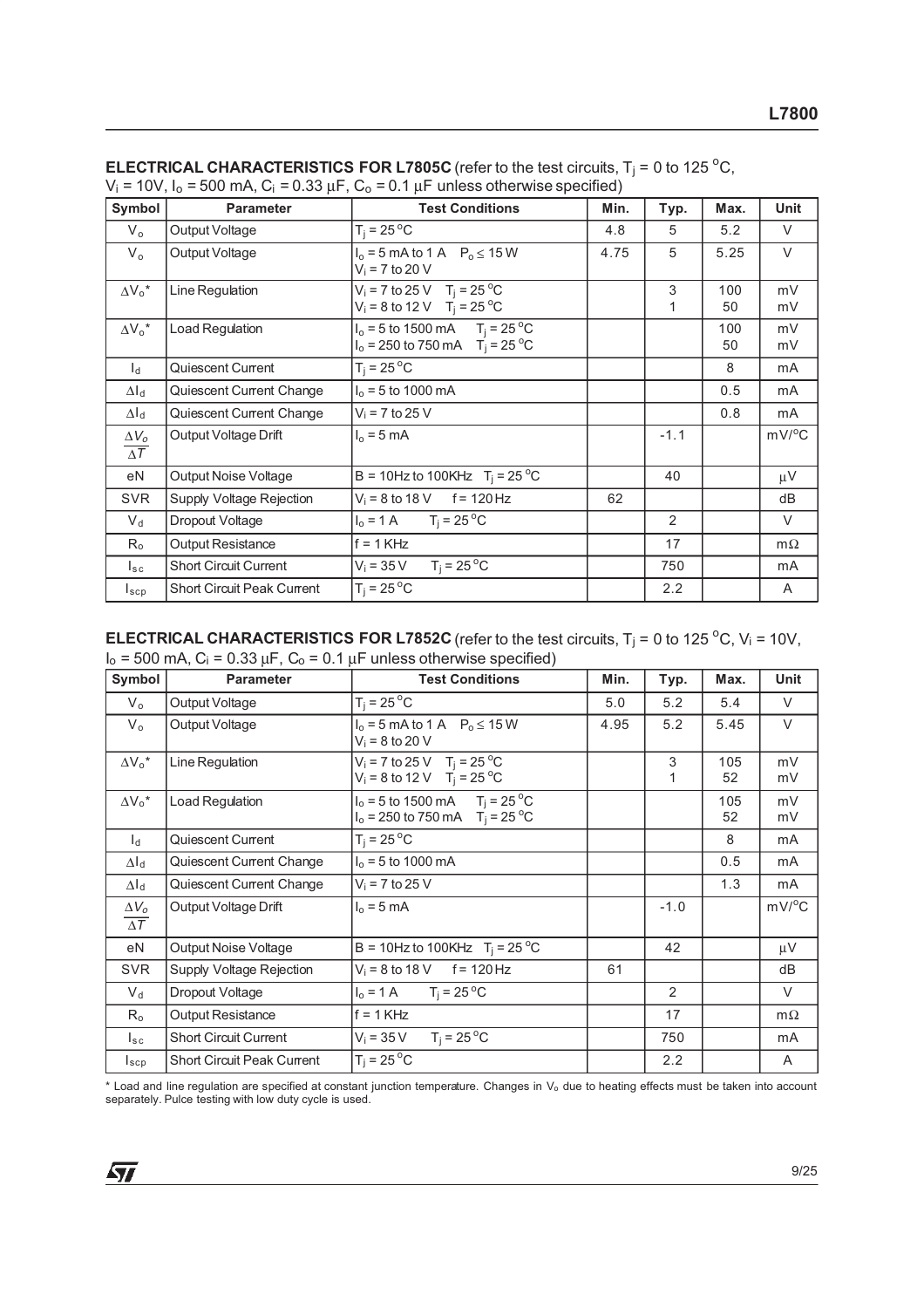| Symbol                       | <b>Parameter</b>                  | <b>Test Conditions</b>                                                               | Min. | Typ.   | Max.      | Unit      |
|------------------------------|-----------------------------------|--------------------------------------------------------------------------------------|------|--------|-----------|-----------|
| $V_{o}$                      | Output Voltage                    | $T_i = 25^{\circ}C$                                                                  | 5.75 | 6      | 6.25      | V         |
| $V_{o}$                      | Output Voltage                    | $I_0 = 5$ mA to 1 A $P_0 \le 15$ W<br>$V_i = 8$ to 21 V                              | 5.7  | 6      | 6.3       | $\vee$    |
| $\Delta V_0^*$               | Line Regulation                   | $V_i = 8$ to 25 V T <sub>j</sub> = 25 °C<br>$V_i = 9$ to 13 V T <sub>i</sub> = 25 °C |      |        | 120<br>60 | mV<br>mV  |
| $\Delta V_0^*$               | Load Regulation                   | $I_0 = 5$ to 1500 mA $T_i = 25$ °C<br>$I_0 = 250$ to 750 mA $T_i = 25$ °C            |      |        | 120<br>60 | mV<br>mV  |
| $l_{\rm d}$                  | Quiescent Current                 | $T_i = 25^{\circ}C$                                                                  |      |        | 8         | mA        |
| $\Delta I_d$                 | Quiescent Current Change          | $I_0 = 5$ to 1000 mA                                                                 |      |        | 0.5       | mA        |
| $\Delta I_d$                 | Quiescent Current Change          | $V_i = 8$ to 25 V                                                                    |      |        | 1.3       | mA        |
| $\Delta V_{o}$<br>$\Delta T$ | Output Voltage Drift              | $I_0 = 5$ mA                                                                         |      | $-0.8$ |           | mV/°C     |
| eN                           | <b>Output Noise Voltage</b>       | B = 10Hz to 100KHz $T_i = 25^{\circ}C$                                               |      | 45     |           | $\mu$ V   |
| <b>SVR</b>                   | Supply Voltage Rejection          | $V_i = 9$ to 19 V f = 120 Hz                                                         | 59   |        |           | dB        |
| $V_{\rm d}$                  | Dropout Voltage                   | $I_0 = 1 \text{ A}$ $T_i = 25 \text{ }^{\circ}\text{C}$                              |      | 2      |           | V         |
| $R_{o}$                      | Output Resistance                 | $f = 1$ KHz                                                                          |      | 19     |           | $m\Omega$ |
| $I_{\text{sc}}$              | <b>Short Circuit Current</b>      | $T_i = 25^{\circ}$ C<br>$V_i = 35 V$                                                 |      | 550    |           | mA        |
| $I_{\texttt{SCP}}$           | <b>Short Circuit Peak Current</b> | $T_i = 25^{\circ}C$                                                                  |      | 2.2    |           | A         |

| <b>ELECTRICAL CHARACTERISTICS FOR L7806C</b> (refer to the test circuits, $T_i = 0$ to 125 °C, |  |  |
|------------------------------------------------------------------------------------------------|--|--|
|------------------------------------------------------------------------------------------------|--|--|

V<sub>i</sub> = 11V, I<sub>o</sub> = 500 mA, C<sub>i</sub> = 0.33  $\mu$ F, C<sub>o</sub> = 0.1  $\mu$ F unless otherwise specified)

**ELECTRICAL CHARACTERISTICS FOR L7808C** (refer to the test circuits,  $T_j = 0$  to 125 °C,  $V_i = 14V$ ,  $I_0 = 500$  mA,  $C_i = 0.33 \mu F$ ,  $C_0 = 0.1 \mu F$  unless otherwise specified)

| Symbol                     | <b>Parameter</b>                  | <b>Test Conditions</b>                                                                         | Min. | Typ.   | Max.      | Unit         |
|----------------------------|-----------------------------------|------------------------------------------------------------------------------------------------|------|--------|-----------|--------------|
| $V_{o}$                    | Output Voltage                    | $T_i = 25^{\circ}C$                                                                            | 7.7  | 8      | 8.3       | $\vee$       |
| $V_{o}$                    | Output Voltage                    | $I_0 = 5$ mA to 1 A $P_0 \le 15$ W<br>$V_i = 10.5$ to 25 V                                     | 7.6  | 8      | 8.4       | $\vee$       |
| $\Delta V_0^*$             | Line Regulation                   | $V_i = 10.5$ to 25 V T <sub>i</sub> = 25 °C<br>$V_i = 11$ to 17 V T <sub>i</sub> = 25 °C       |      |        | 160<br>80 | mV<br>mV     |
| $\Delta V_0^*$             | Load Regulation                   | $I_0 = 5$ to 1500 mA T <sub>i</sub> = 25 <sup>o</sup> C<br>$I_0 = 250$ to 750 mA $T_i = 25$ °C |      |        | 160<br>80 | mV<br>mV     |
| $\mathsf{I}_{\mathsf{d}}$  | Quiescent Current                 | $T_i = 25^{\circ}C$                                                                            |      |        | 8         | mA           |
| $\Delta I_d$               | Quiescent Current Change          | $I_0 = 5$ to 1000 mA                                                                           |      |        | 0.5       | mA           |
| $\Delta I_d$               | Quiescent Current Change          | $V_i = 10.5$ to 25 V                                                                           |      |        | 1         | mA           |
| $\Delta V_o$<br>$\Delta T$ | Output Voltage Drift              | $I_0 = 5$ mA                                                                                   |      | $-0.8$ |           | $mV/{}^{o}C$ |
| eN                         | Output Noise Voltage              | B = 10Hz to 100KHz $T_i = 25 °C$                                                               |      | 52     |           | $\mu V$      |
| <b>SVR</b>                 | Supply Voltage Rejection          | $V_i = 11.5$ to 21.5 V f = 120 Hz                                                              | 56   |        |           | dB           |
| $V_{d}$                    | Dropout Voltage                   | $T_i = 25^{\circ}C$<br>$I_0 = 1 A$                                                             |      | 2      |           | $\vee$       |
| $R_{o}$                    | Output Resistance                 | $f = 1$ KHz                                                                                    |      | 16     |           | $m\Omega$    |
| $I_{sc}$                   | <b>Short Circuit Current</b>      | $T_i = 25^{\circ}C$<br>$V_i = 35 V$                                                            |      | 450    |           | mA           |
| $I_{\tt sep}$              | <b>Short Circuit Peak Current</b> | $T_i = 25^{\circ}C$                                                                            |      | 2.2    |           | A            |

\* Load and line regulation are specified at constant junction temperature. Changes in V<sup>o</sup> due to heating effects must be taken into account separately. Pulce testing with low duty cycle is used.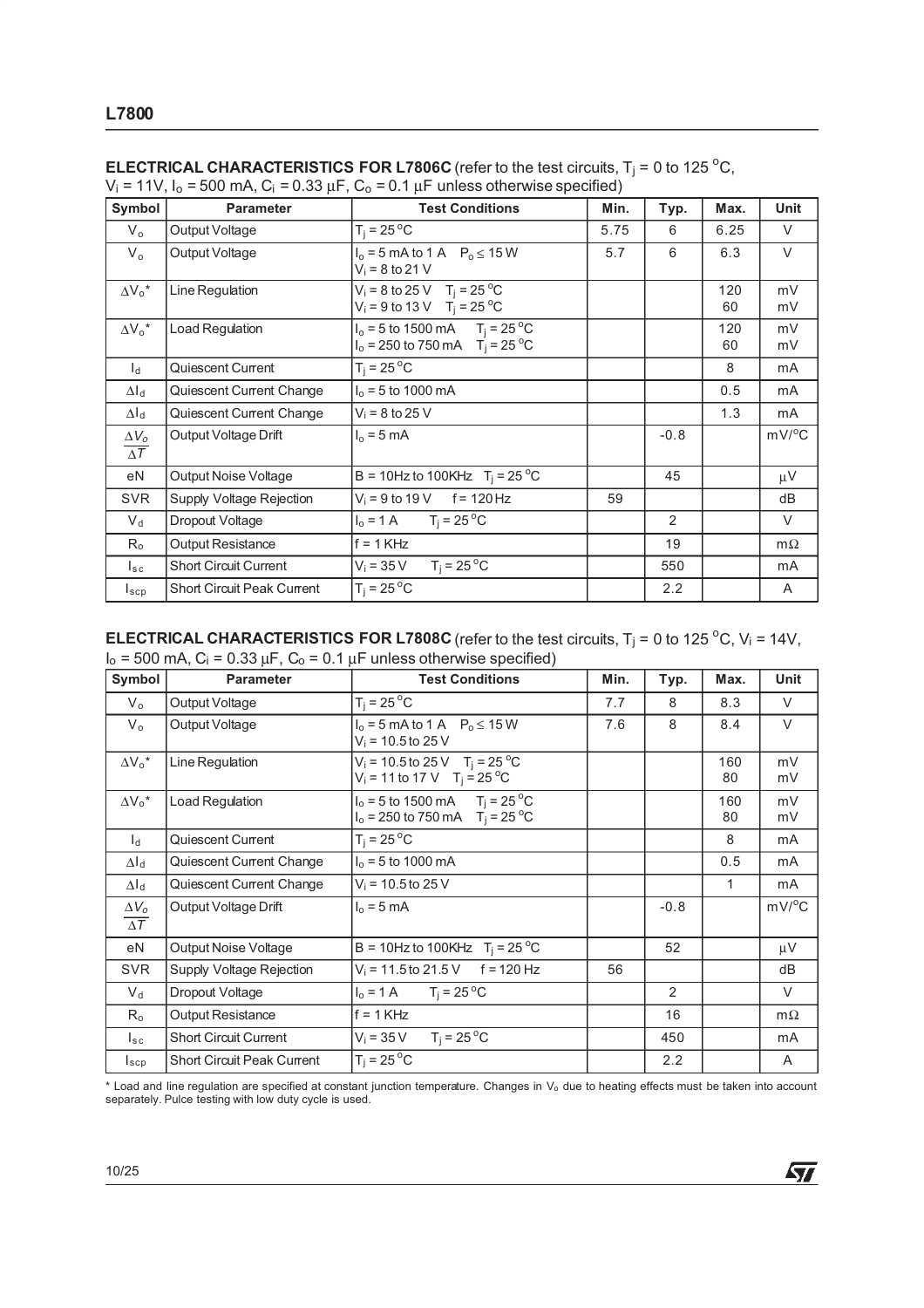| Symbol                       | <b>Parameter</b>                  | <b>Test Conditions</b>                                                                     | Min. | Typ.   | Max.      | <b>Unit</b> |
|------------------------------|-----------------------------------|--------------------------------------------------------------------------------------------|------|--------|-----------|-------------|
| $V_{o}$                      | Output Voltage                    | $T_i = 25^{\circ}C$                                                                        | 8.2  | 8.5    | 8.8       | $\vee$      |
| $V_{o}$                      | Output Voltage                    | $I_0 = 5$ mA to 1 A $P_0 \le 15$ W<br>$V_i = 11$ to 26 V                                   | 8.1  | 8.5    | 8.9       | $\vee$      |
| $\Delta V_0^*$               | Line Regulation                   | $V_i = 11$ to 27 V T <sub>i</sub> = 25 °C<br>$V_i = 11.5$ to 17.5 V T <sub>i</sub> = 25 °C |      |        | 160<br>80 | mV<br>mV    |
| $\Delta V_0^*$               | Load Regulation                   | $I_0 = 5$ to 1500 mA $T_i = 25$ °C<br>$I_0 = 250$ to 750 mA $T_i = 25$ °C                  |      |        | 160<br>80 | mV<br>mV    |
| $\mathsf{I}_{\mathsf{d}}$    | Quiescent Current                 | $T_i = 25^{\circ}C$                                                                        |      |        | 8         | mA          |
| $\Delta I_d$                 | Quiescent Current Change          | $I_0 = 5$ to 1000 mA                                                                       |      |        | 0.5       | mA          |
| $\Delta I_d$                 | Quiescent Current Change          | $V_i = 11$ to 27 V                                                                         |      |        | 1         | mA          |
| $\Delta V_{o}$<br>$\Delta T$ | Output Voltage Drift              | $I_0 = 5$ mA                                                                               |      | $-0.8$ |           | mV/°C       |
| eN                           | Output Noise Voltage              | B = 10Hz to 100KHz $T_i = 25^{\circ}C$                                                     |      | 55     |           | $\mu$ V     |
| <b>SVR</b>                   | Supply Voltage Rejection          | $V_i = 12$ to 22 V f = 120 Hz                                                              | 56   |        |           | dB          |
| $V_d$                        | Dropout Voltage                   | $I_0 = 1 \text{ A}$ $T_i = 25 \text{ }^{\circ}\text{C}$                                    |      | 2      |           | $\vee$      |
| $R_{o}$                      | <b>Output Resistance</b>          | $f = 1$ KHz                                                                                |      | 16     |           | $m\Omega$   |
| $I_{\text{sc}}$              | <b>Short Circuit Current</b>      | $T_i = 25^{\circ}$ C<br>$V_i = 35 V$                                                       |      | 450    |           | mA          |
| $I_{\texttt{scp}}$           | <b>Short Circuit Peak Current</b> | $T_i = 25^{\circ}C$                                                                        |      | 2.2    |           | A           |

| <b>ELECTRICAL CHARACTERISTICS FOR L7885C</b> (refer to the test circuits, $T_i = 0$ to 125 °C, $V_i =$ |
|--------------------------------------------------------------------------------------------------------|
| 14.5V, $I_0$ = 500 mA, C <sub>i</sub> = 0.33 uF, C <sub>0</sub> = 0.1 uF unless otherwise specified)   |

**ELECTRICAL CHARACTERISTICS FOR L7809C** (refer to the test circuits,  $T_j = 0$  to 125 °C,  $V_i = 15V$ ,  $I_0$  = 500 mA, C<sub>i</sub> = 0.33  $\mu$ F, C<sub>o</sub> = 0.1  $\mu$ F unless otherwise specified)

| Symbol                                | <b>Parameter</b>                  | <b>Test Conditions</b>                                                                   | Min. | Typ.   | Max.      | Unit           |
|---------------------------------------|-----------------------------------|------------------------------------------------------------------------------------------|------|--------|-----------|----------------|
| $V_{o}$                               | Output Voltage                    | $T_i = 25^{\circ}C$                                                                      | 8.65 | 9      | 9.35      | V              |
| $V_{o}$                               | Output Voltage                    | $I_0 = 5$ mA to 1 A $P_0 \le 15$ W<br>$V_i = 11.5$ to 26 V                               | 8.55 | 9      | 9.45      | $\vee$         |
| $\Delta V_0^*$                        | Line Regulation                   | $V_i = 11.5$ to 26 V T <sub>i</sub> = 25 °C<br>$V_i = 12$ to 18 V T <sub>i</sub> = 25 °C |      |        | 180<br>90 | mV<br>mV       |
| $\Delta V_0^*$                        | Load Regulation                   | $I_0 = 5$ to 1500 mA $T_i = 25^{\circ}$ C<br>$I_0 = 250$ to 750 mA $T_i = 25$ °C         |      |        | 180<br>90 | mV<br>mV       |
| h                                     | Quiescent Current                 | $T_i = 25^{\circ}C$                                                                      |      |        | 8         | mA             |
| $\Delta I_d$                          | Quiescent Current Change          | $I_0 = 5$ to 1000 mA                                                                     |      |        | 0.5       | mA             |
| $\Delta I_d$                          | Quiescent Current Change          | $V_i = 11.5$ to 26 V                                                                     |      |        | 1         | mA             |
| $\Delta V_o$<br>$\overline{\Delta T}$ | Output Voltage Drift              | $I_0 = 5$ mA                                                                             |      | $-1.0$ |           | $mV/^{\circ}C$ |
| eN                                    | Output Noise Voltage              | B = 10Hz to 100KHz $T_i = 25 °C$                                                         |      | 70     |           | $\mu V$        |
| <b>SVR</b>                            | Supply Voltage Rejection          | $V_i = 12$ to 23 V f = 120 Hz                                                            | 55   |        |           | dB             |
| $V_d$                                 | Dropout Voltage                   | $T_i = 25^{\circ}C$<br>$I_0 = 1 A$                                                       |      | 2      |           | V              |
| $R_{o}$                               | <b>Output Resistance</b>          | $f = 1$ KHz                                                                              |      | 17     |           | $m\Omega$      |
| $I_{\tt sc}$                          | <b>Short Circuit Current</b>      | $T_i = 25^{\circ}C$<br>$V_i = 35 V$                                                      |      | 400    |           | mA             |
| $I_{\tt sep}$                         | <b>Short Circuit Peak Current</b> | $T_i = 25^{\circ}C$                                                                      |      | 2.2    |           | A              |

\* Load and line regulation are specified at constant junction temperature. Changes in V<sup>o</sup> due to heating effects must be taken into account separately. Pulce testing with low duty cycle is used.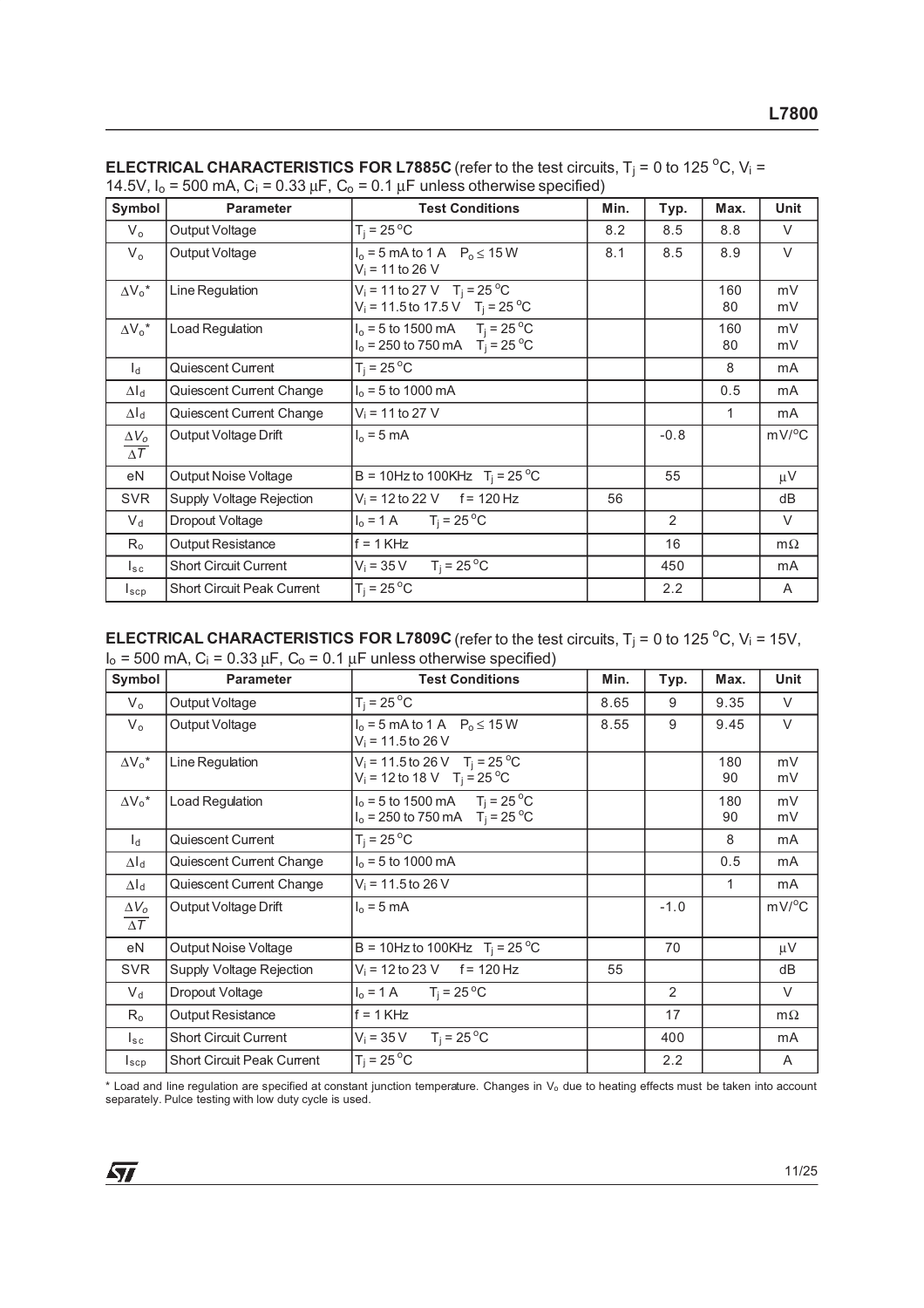| Symbol                     | <b>Parameter</b>                  | <b>Test Conditions</b>                                                                               | Min. | Typ. | Max.       | <b>Unit</b>         |
|----------------------------|-----------------------------------|------------------------------------------------------------------------------------------------------|------|------|------------|---------------------|
| $V_{\alpha}$               | Output Voltage                    | $T_i = 25^{\circ}C$                                                                                  | 11.5 | 12   | 12.5       | $\vee$              |
| $V_{o}$                    | Output Voltage                    | $I_0 = 5$ mA to 1 A $P_0 \le 15$ W<br>$V_i = 14.5$ to 27 V                                           | 11.4 | 12   | 12.6       | $\vee$              |
| $\Delta V_0^*$             | Line Regulation                   | $V_i = 14.5$ to 30 V T <sub>i</sub> = 25 <sup>o</sup> C<br>$V_i = 16$ to 22 V T <sub>i</sub> = 25 °C |      |      | 240<br>120 | mV<br>mV            |
| $\Delta V_o^*$             | Load Regulation                   | $I_0 = 5$ to 1500 mA $T_i = 25$ °C<br>$I_0 = 250$ to 750 mA $T_i = 25$ °C                            |      |      | 240<br>120 | mV<br>mV            |
| $\mathsf{I}_{\mathsf{d}}$  | Quiescent Current                 | $T_i = 25^{\circ}C$                                                                                  |      |      | 8          | mA                  |
| $\Delta I_d$               | Quiescent Current Change          | $I_0 = 5$ to 1000 mA                                                                                 |      |      | 0.5        | mA                  |
| $\Delta I_d$               | Quiescent Current Change          | $V_i = 14.5$ to 30 V                                                                                 |      |      | 1          | mA                  |
| $\Delta V_o$<br>$\Delta T$ | Output Voltage Drift              | $I_0 = 5$ mA                                                                                         |      | $-1$ |            | $mV$ <sup>o</sup> C |
| eN                         | <b>Output Noise Voltage</b>       | B = 10Hz to 100KHz $T_i = 25^{\circ}$ C                                                              |      | 75   |            | $\mu V$             |
| <b>SVR</b>                 | Supply Voltage Rejection          | $V_i = 15$ to 25 V f = 120 Hz                                                                        | 55   |      |            | dB                  |
| $V_d$                      | Dropout Voltage                   | $I_0 = 1 \text{ A}$ $T_i = 25 \text{ }^{\circ}\text{C}$                                              |      | 2    |            | V                   |
| $R_{\rm o}$                | Output Resistance                 | $f = 1$ KHz                                                                                          |      | 18   |            | $m\Omega$           |
| $I_{\tt sc}$               | <b>Short Circuit Current</b>      | $T_i = 25^{\circ}$ C<br>$V_i = 35 V$                                                                 |      | 350  |            | mA                  |
| $I_{\tt sep}$              | <b>Short Circuit Peak Current</b> | $T_i = 25^{\circ}C$                                                                                  |      | 2.2  |            | A                   |

**ELECTRICAL CHARACTERISTICS FOR L7812C** (refer to the test circuits,  $T_i = 0$  to 125 °C,  $V_i = 19V$ ,  $I_0 = 500$  mA,  $C_i = 0.33 \mu F$ ,  $C_0 = 0.1 \mu F$  unless otherwise specified)

**ELECTRICAL CHARACTERISTICS FOR L7815C** (refer to the test circuits,  $T_j = 0$  to 125 °C,  $V_i = 23V$ ,  $I_0$  = 500 mA,  $C_i$  = 0.33  $\mu$ F,  $C_0$  = 0.1  $\mu$ F unless otherwise specified)

| Symbol                     | <b>Parameter</b>                  | <b>Test Conditions</b>                                                                   | Min.  | Typ. | Max.       | Unit         |
|----------------------------|-----------------------------------|------------------------------------------------------------------------------------------|-------|------|------------|--------------|
| $V_{o}$                    | Output Voltage                    | $T_i = 25^{\circ}C$                                                                      | 14.4  | 15   | 15.6       | $\vee$       |
| $V_{o}$                    | Output Voltage                    | $I_0 = 5$ mA to 1 A $P_0 \le 15$ W<br>$V_i = 17.5$ to 30 V                               | 14.25 | 15   | 15.75      | $\vee$       |
| $\Delta V_0^*$             | Line Regulation                   | $V_i = 17.5$ to 30 V T <sub>i</sub> = 25 °C<br>$V_i = 20$ to 26 V T <sub>i</sub> = 25 °C |       |      | 300<br>150 | mV<br>mV     |
| $\Delta V_0{}^\star$       | Load Regulation                   | $I_0 = 5$ to 1500 mA $T_i = 25^{\circ}C$<br>$I_0 = 250$ to 750 mA $T_i = 25$ °C          |       |      | 300<br>150 | mV<br>mV     |
| $\mathsf{I}_{\mathsf{d}}$  | Quiescent Current                 | $T_i = 25^{\circ}C$                                                                      |       |      | 8          | mA           |
| $\Delta I_d$               | Quiescent Current Change          | $I_0 = 5$ to 1000 mA                                                                     |       |      | 0.5        | mA           |
| $\Delta I_d$               | Quiescent Current Change          | $V_i = 17.5$ to 30 V                                                                     |       |      | 1          | mA           |
| $\Delta V_o$<br>$\Delta T$ | Output Voltage Drift              | $I_0 = 5$ mA                                                                             |       | $-1$ |            | $mV/{}^{o}C$ |
| eN                         | Output Noise Voltage              | B = 10Hz to 100KHz $T_i = 25 °C$                                                         |       | 90   |            | $\mu V$      |
| <b>SVR</b>                 | Supply Voltage Rejection          | $V_i = 18.5$ to 28.5 V f = 120 Hz                                                        | 54    |      |            | dB           |
| $V_{\rm d}$                | Dropout Voltage                   | $T_i = 25^{\circ}C$<br>$I_0 = 1 A$                                                       |       | 2    |            | V            |
| $R_{o}$                    | Output Resistance                 | $f = 1$ KHz                                                                              |       | 19   |            | $m\Omega$    |
| $I_{sc}$                   | <b>Short Circuit Current</b>      | $T_i = 25^{\circ}C$<br>$V_i = 35 V$                                                      |       | 230  |            | mA           |
| $I_{\texttt{SCP}}$         | <b>Short Circuit Peak Current</b> | $T_i = 25^{\circ}C$                                                                      |       | 2.1  |            | A            |

\* Load and line regulation are specified at constant junction temperature. Changes in V<sup>o</sup> due to heating effects must be taken into account separately. Pulce testing with low duty cycle is used.

牙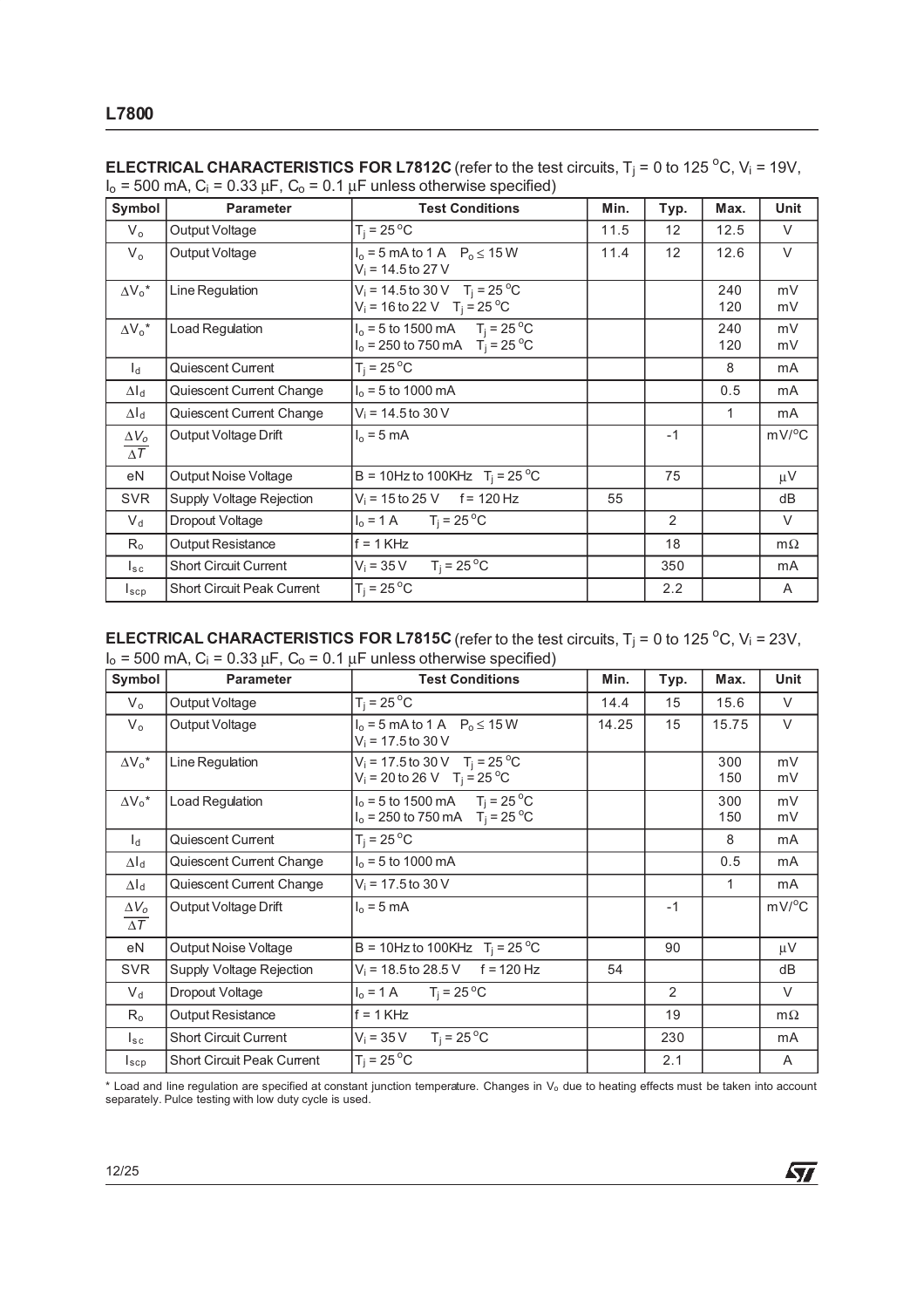| Symbol                     | <b>Parameter</b>                  | <b>Test Conditions</b>                                                                 | Min. | Typ.           | Max.       | <b>Unit</b>         |
|----------------------------|-----------------------------------|----------------------------------------------------------------------------------------|------|----------------|------------|---------------------|
| $V_{o}$                    | Output Voltage                    | $T_i = 25^{\circ}C$                                                                    | 17.3 | 18             | 18.7       | V                   |
| $V_{o}$                    | Output Voltage                    | $I_0 = 5$ mA to 1 A $P_0 \le 15$ W<br>$V_i = 21$ to 33 V                               | 17.1 | 18             | 18.9       | $\vee$              |
| $\Delta V_0^*$             | Line Regulation                   | $V_i = 21$ to 33 V T <sub>j</sub> = 25 °C<br>$V_i = 24$ to 30 V T <sub>i</sub> = 25 °C |      |                | 360<br>180 | mV<br>mV            |
| $\Delta V_0^*$             | Load Regulation                   | $I_0 = 5$ to 1500 mA $T_i = 25$ °C<br>$I_0 = 250$ to 750 mA $T_i = 25$ °C              |      |                | 360<br>180 | mV<br>mV            |
| $l_{\rm d}$                | Quiescent Current                 | $T_i = 25^{\circ}C$                                                                    |      |                | 8          | mA                  |
| $\Delta I_d$               | Quiescent Current Change          | $I_0 = 5$ to 1000 mA                                                                   |      |                | 0.5        | mA                  |
| $\Delta I_d$               | Quiescent Current Change          | $V_i = 21$ to 33 V                                                                     |      |                | 1          | mA                  |
| $\Delta V_o$<br>$\Delta T$ | Output Voltage Drift              | $I_0 = 5$ mA                                                                           |      | $-1$           |            | $mV$ <sup>o</sup> C |
| eN                         | Output Noise Voltage              | B = 10Hz to 100KHz $T_i = 25^{\circ}$ C                                                |      | 110            |            | $\mu$ V             |
| <b>SVR</b>                 | Supply Voltage Rejection          | $V_i = 22$ to 32 V f = 120 Hz                                                          | 53   |                |            | dB                  |
| $V_{\rm d}$                | Dropout Voltage                   | $I_0 = 1 \text{ A}$ $T_i = 25 \text{ }^{\circ}\text{C}$                                |      | $\overline{2}$ |            | $\vee$              |
| $R_{o}$                    | <b>Output Resistance</b>          | $f = 1$ KHz                                                                            |      | 22             |            | $m\Omega$           |
| $I_{\rm sc}$               | <b>Short Circuit Current</b>      | $T_i = 25^{\circ}C$<br>$V_i = 35 V$                                                    |      | 200            |            | mA                  |
| $I_{\texttt{SCP}}$         | <b>Short Circuit Peak Current</b> | $T_i = 25^{\circ}C$                                                                    |      | 2.1            |            | A                   |

**ELECTRICAL CHARACTERISTICS FOR L7818C** (refer to the test circuits,  $T_j = 0$  to 125 °C,  $V_i = 26V$ ,  $I_0 = 500$  mA,  $C_i = 0.33 \mu F$ ,  $C_0 = 0.1 \mu F$  unless otherwise specified)

**ELECTRICAL CHARACTERISTICS FOR L7820C** (refer to the test circuits,  $T_j = 0$  to 125 °C,  $V_i = 28V$ ,  $I_o = 500$  mA,  $C_i = 0.33 \mu F$ ,  $C_o = 0.1 \mu F$  unless otherwise specified)

| Symbol                                | <b>Parameter</b>                  | <b>Test Conditions</b>                                                                         | Min. | Typ. | Max.       | Unit           |
|---------------------------------------|-----------------------------------|------------------------------------------------------------------------------------------------|------|------|------------|----------------|
| $V_{o}$                               | Output Voltage                    | $T_i = 25^{\circ}C$                                                                            | 19.2 | 20   | 20.8       | V              |
| $V_{o}$                               | Output Voltage                    | $I_0 = 5$ mA to 1 A $P_0 \le 15$ W<br>$V_i = 23$ to 35 V                                       | 19   | 20   | 21         | $\vee$         |
| $\Delta V_0^*$                        | Line Regulation                   | $V_i = 22.5$ to 35 V T <sub>i</sub> = 25 °C<br>$V_i = 26$ to 32 V T <sub>i</sub> = 25 °C       |      |      | 400<br>200 | mV<br>mV       |
| $\Delta V_0^*$                        | Load Regulation                   | $I_0 = 5$ to 1500 mA T <sub>i</sub> = 25 <sup>o</sup> C<br>$I_0 = 250$ to 750 mA $T_i = 25$ °C |      |      | 400<br>200 | mV<br>mV       |
| $\mathsf{I}_{\mathsf{d}}$             | Quiescent Current                 | $T_i = 25^{\circ}C$                                                                            |      |      | 8          | mA             |
| $\Delta I_d$                          | Quiescent Current Change          | $I_0 = 5$ to 1000 mA                                                                           |      |      | 0.5        | mA             |
| $\Delta I_d$                          | Quiescent Current Change          | $V_i = 23$ to 35 V                                                                             |      |      | 1          | mA             |
| $\Delta V_o$<br>$\overline{\Delta T}$ | Output Voltage Drift              | $I_0 = 5$ mA                                                                                   |      | $-1$ |            | $mV/^{\circ}C$ |
| eN                                    | Output Noise Voltage              | B = 10Hz to 100KHz $T_i = 25 °C$                                                               |      | 150  |            | $\mu V$        |
| <b>SVR</b>                            | Supply Voltage Rejection          | $V_i = 24$ to 35 V f = 120 Hz                                                                  | 52   |      |            | dB             |
| $V_{d}$                               | Dropout Voltage                   | $I_0 = 1 \text{ A}$ $T_i = 25 \text{ °C}$                                                      |      | 2    |            | V              |
| $R_{o}$                               | <b>Output Resistance</b>          | $f = 1$ KHz                                                                                    |      | 24   |            | $m\Omega$      |
| $I_{\text{sc}}$                       | <b>Short Circuit Current</b>      | $T_i = 25^{\circ}C$<br>$V_i = 35 V$                                                            |      | 180  |            | mA             |
| $I_{\tt sep}$                         | <b>Short Circuit Peak Current</b> | $T_i = 25^{\circ}C$                                                                            |      | 2.1  |            | A              |

<sup>\*</sup> Load and line regulation are specified at constant junction temperature. Changes in V<sup>o</sup> due to heating effects must be taken into account separately. Pulce testing with low duty cycle is used.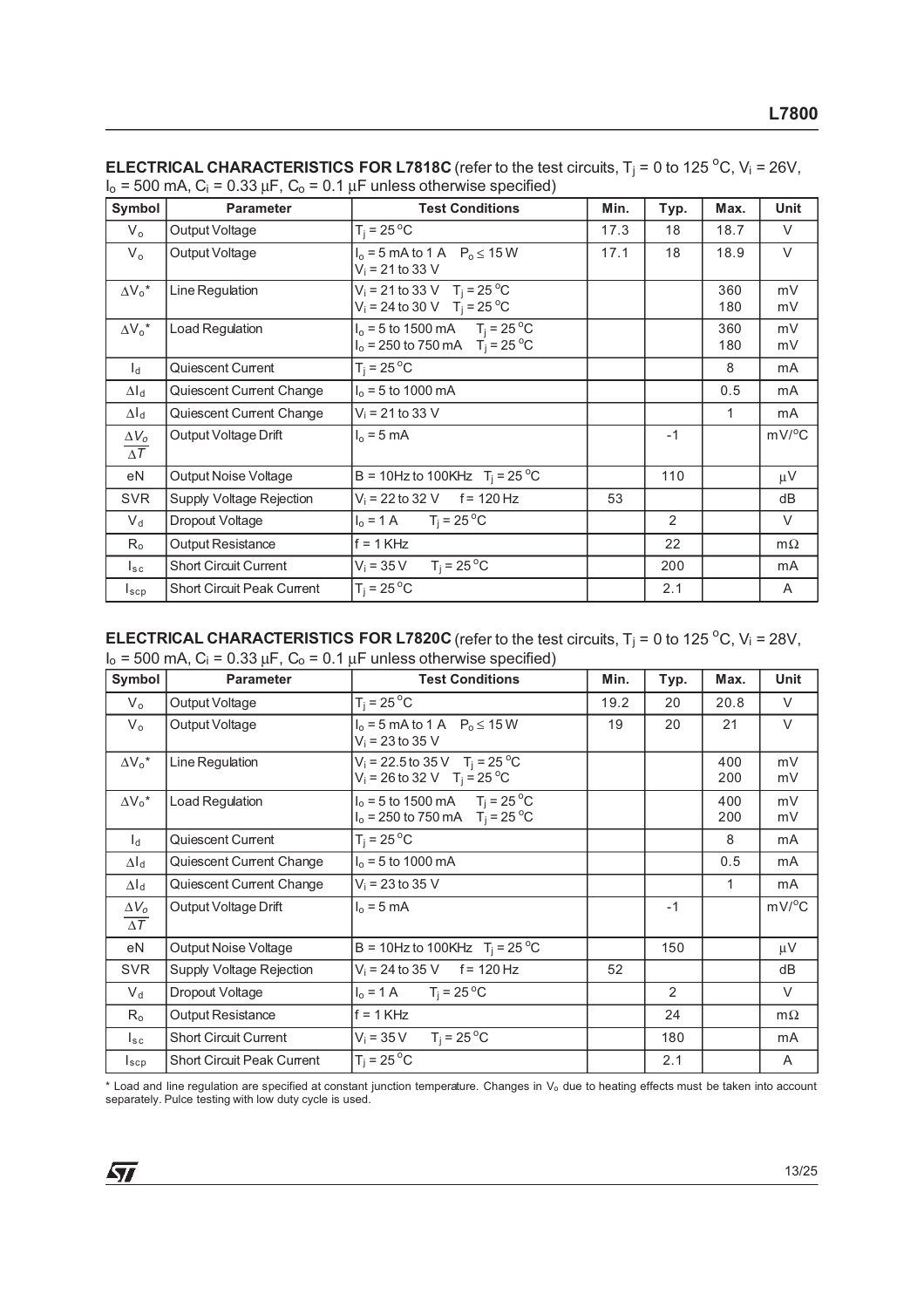| Symbol                                | <b>Parameter</b>                  | <b>Test Conditions</b>                                                                 | Min. | Typ.   | Max.       | Unit         |
|---------------------------------------|-----------------------------------|----------------------------------------------------------------------------------------|------|--------|------------|--------------|
| $V_{o}$                               | Output Voltage                    | $T_i = 25^{\circ}C$                                                                    | 23   | 24     | 25         | V            |
| $V_{o}$                               | Output Voltage                    | $I_0 = 5$ mA to 1 A $P_0 \le 15$ W<br>$V_i = 27$ to 38 V                               | 22.8 | 24     | 25.2       | $\vee$       |
| $\Delta V_0^*$                        | Line Regulation                   | $V_i = 27$ to 38 V T <sub>i</sub> = 25 °C<br>$V_i = 30$ to 36 V T <sub>i</sub> = 25 °C |      |        | 480<br>240 | mV<br>mV     |
| $\Delta V_0^*$                        | Load Regulation                   | $I_0 = 5$ to 1500 mA $T_j = 25$ °C<br>$I_0 = 250$ to 750 mA $T_i = 25$ °C              |      |        | 480<br>240 | mV<br>mV     |
| $\mathsf{I}_{\mathsf{d}}$             | Quiescent Current                 | $T_i = 25^{\circ}C$                                                                    |      |        | 8          | mA           |
| $\Delta I_d$                          | Quiescent Current Change          | $I_0 = 5$ to 1000 mA                                                                   |      |        | 0.5        | mA           |
| $\Delta I_d$                          | Quiescent Current Change          | $V_i = 27$ to 38 V                                                                     |      |        | 1          | mA           |
| $\Delta V_{o}$<br>$\Delta\mathcal{T}$ | Output Voltage Drift              | $I_0 = 5$ mA                                                                           |      | $-1.5$ |            | $mV/{}^{o}C$ |
| eN                                    | Output Noise Voltage              | B = 10Hz to 100KHz $T_i = 25^{\circ}$ C                                                |      | 170    |            | $\mu$ V      |
| <b>SVR</b>                            | Supply Voltage Rejection          | $V_i = 28$ to 38 V f = 120 Hz                                                          | 50   |        |            | dB           |
| $V_d$                                 | Dropout Voltage                   | $I_0 = 1 \text{ A}$ $T_i = 25 \text{ }^{\circ}\text{C}$                                |      | 2      |            | V            |
| $R_{o}$                               | Output Resistance                 | $f = 1$ KHz                                                                            |      | 28     |            | $m\Omega$    |
| $I_{\tt sc}$                          | <b>Short Circuit Current</b>      | $T_i = 25^{\circ}$ C<br>$V_i = 35 V$                                                   |      | 150    |            | mA           |
| $I_{\texttt{scp}}$                    | <b>Short Circuit Peak Current</b> | $T_i = 25^{\circ}C$                                                                    |      | 2.1    |            | A            |

**ELECTRICAL CHARACTERISTICS FOR L7824C** (refer to the test circuits,  $T_j = 0$  to 125 °C,  $V_i = 33V$ ,  $I_0 = 500$  mA,  $C_i = 0.33 \mu F$ ,  $C_0 = 0.1 \mu F$  unless otherwise specified)

\* Load and line regulation are specified at constant junction temperature. Changes in V<sub>o</sub> due to heating effects must be taken into account separately. Pulce testing with low duty cycle is used.

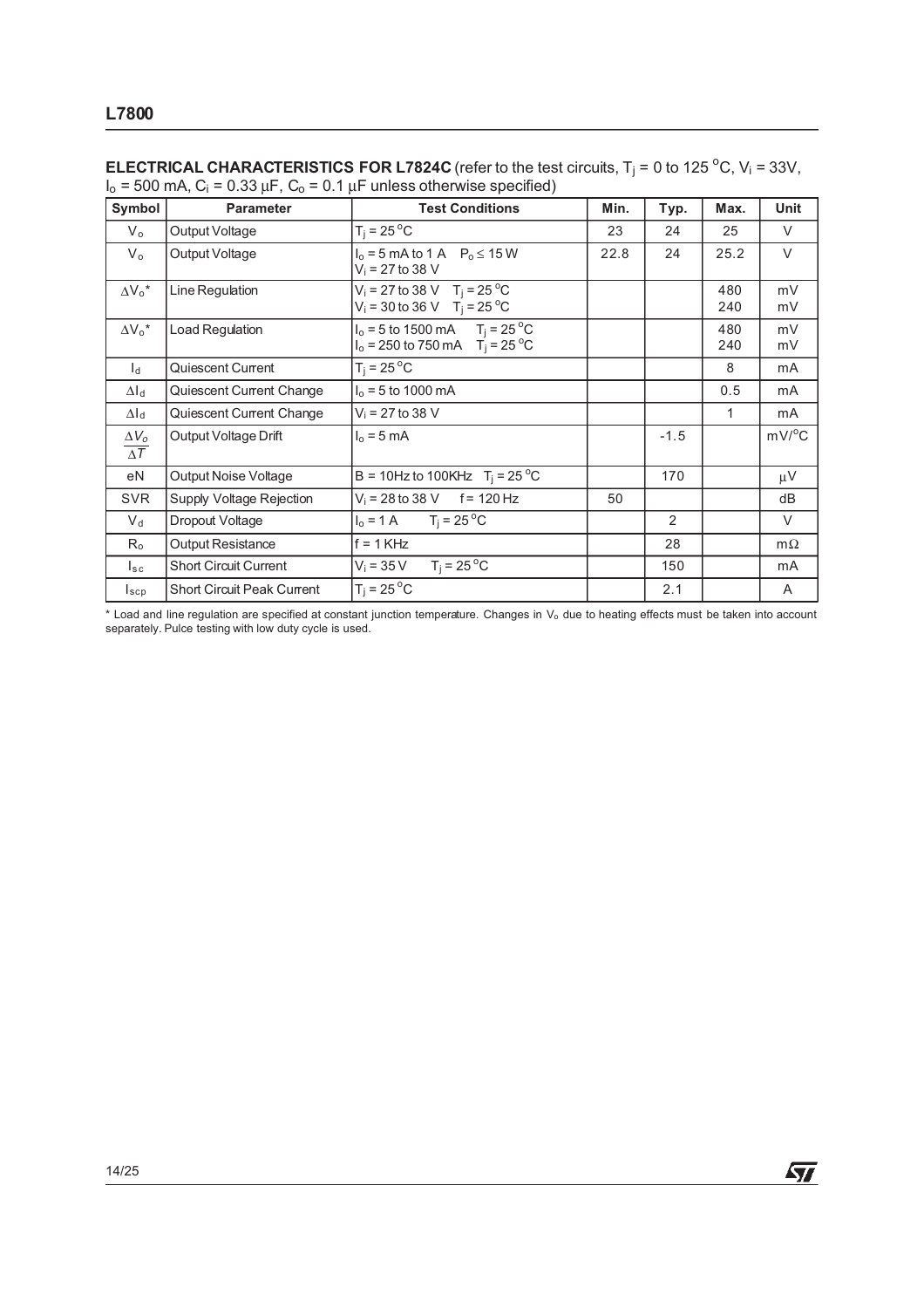#### **Figure 4 :** Dropout Voltage vs. Junction Temperature.



**Figure 6 :** Supply Voltage Rejection vs. Frequency.



**Figure 8 :** Output Impedance vs. Frequency. **Figure 9 :** Quiescent Current vs. Junction







**Figure 7 :** Output Voltage vs. Junction Temperature.



Temperature.

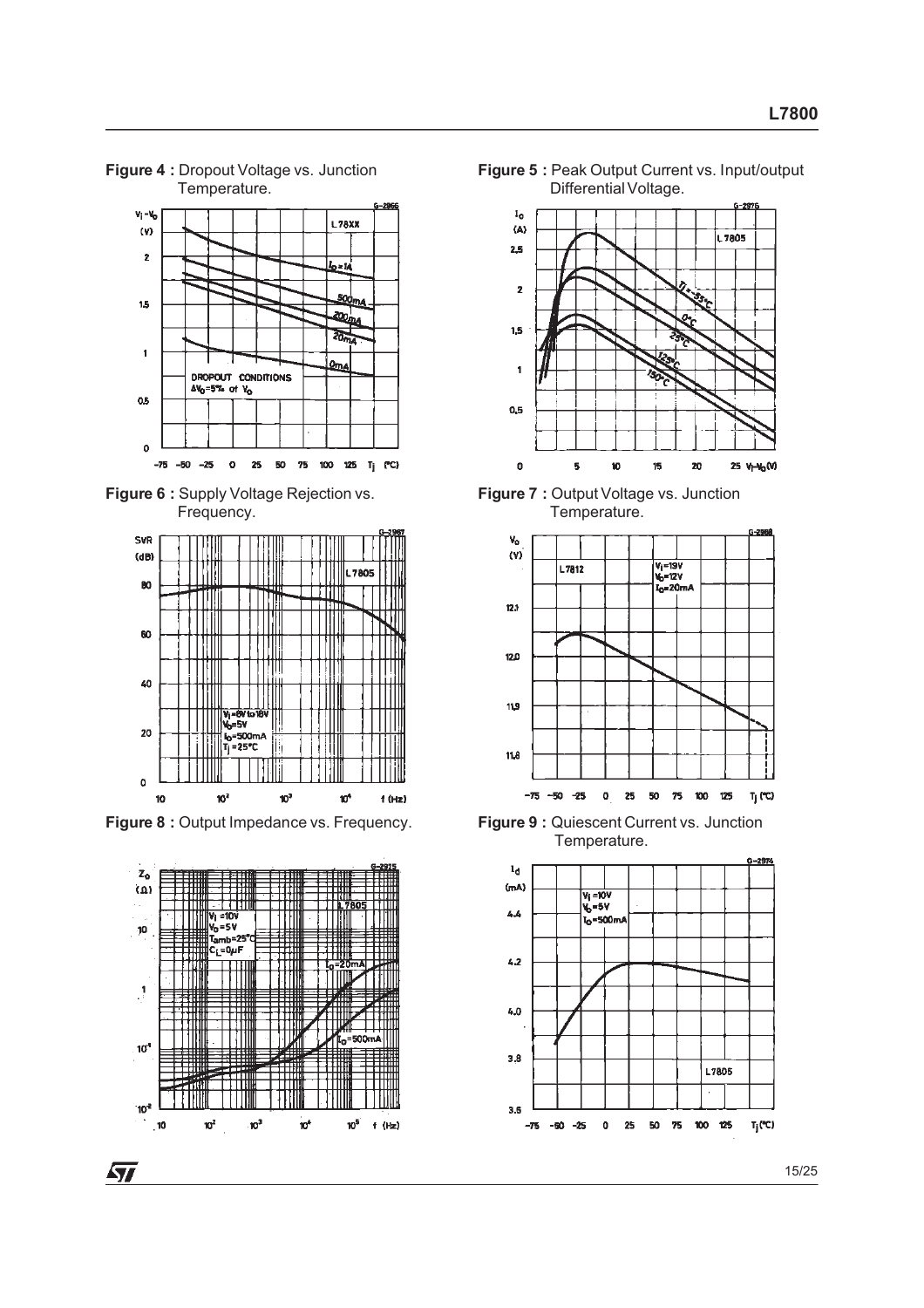

**Figure 10 :** Load Transient Response. **Figure 11 :** Line Transient Response.

**Figure 13 :** Fixed Output Regulator. **Figure 14 :** Current Regulator.



#### NOTE:

1. To specify an output voltage, substitute voltage value for "XX". 2. Although no output capacitor is need for stability, it does improve transient response.

3. Required if cregulator is locate an appreciable distance from power supply filter.







57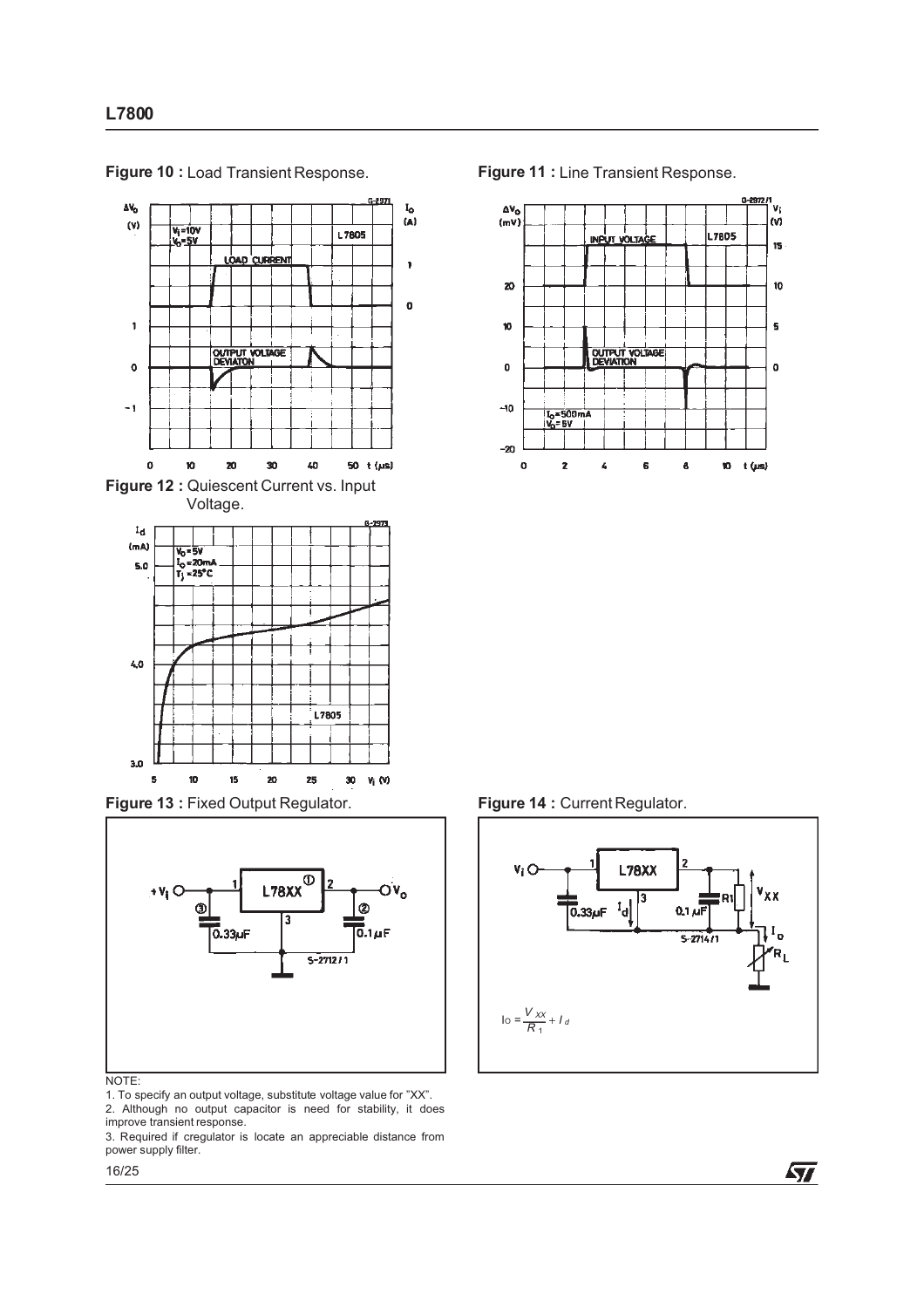







**Figure 17 :** 0.5 to 10V Regulator. **Figure 18 :** High Current Voltage Regulator.

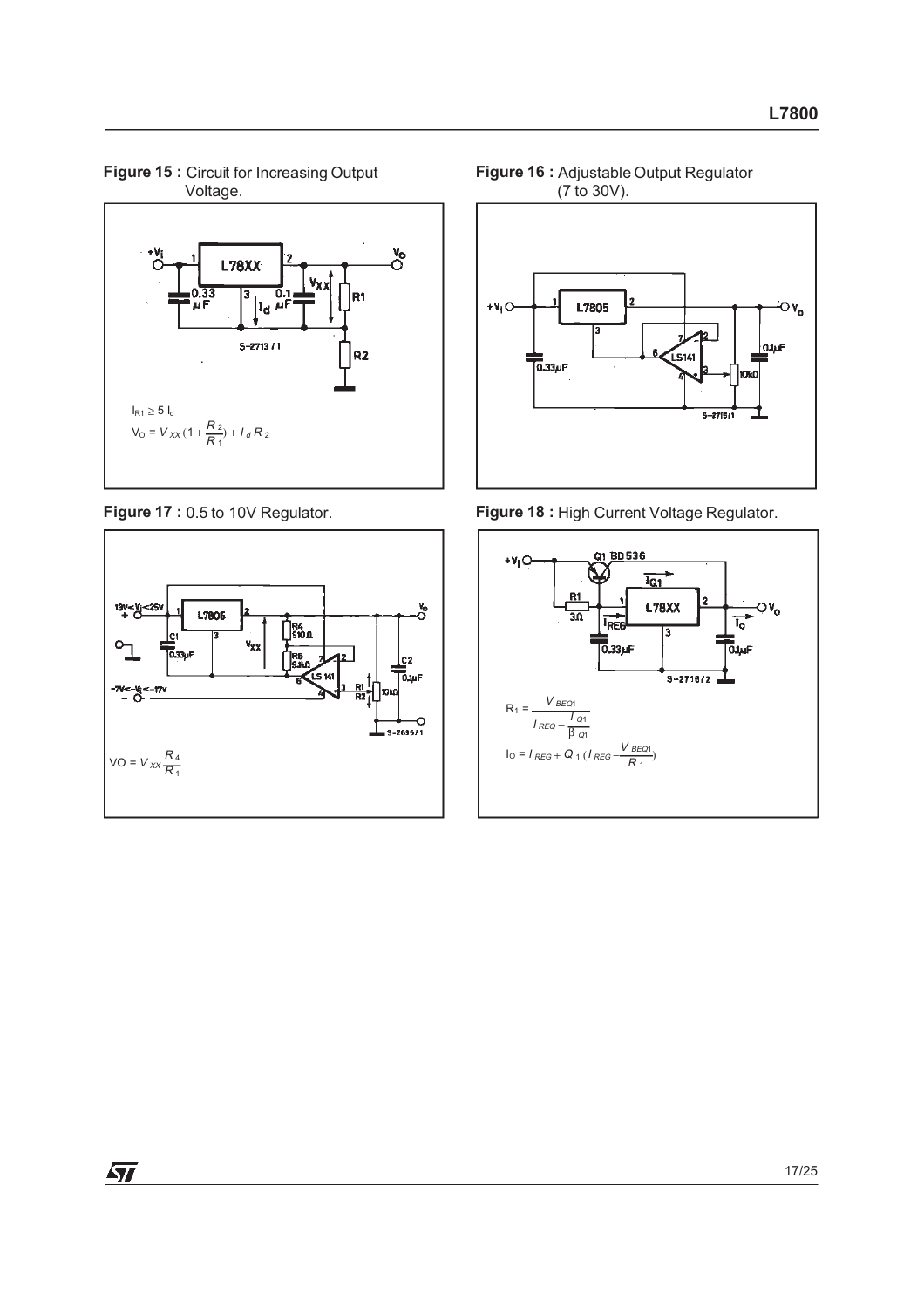

**Figure 19 :** High Output Current with Short Circuit Protection.

**Figure 21 :** Split Power Supply ( $\pm$  15V – 1A). **Figure 22 :** Negative Output Voltage Circuit.



\* Against potential latch-up problems.





**Figure 20 :** Tracking Voltage Regulator.





**Figure 23 :** Switching Regulator. **Figure 24 :** High Input Voltage Circuit.



 $\sqrt{2}$ 

18/25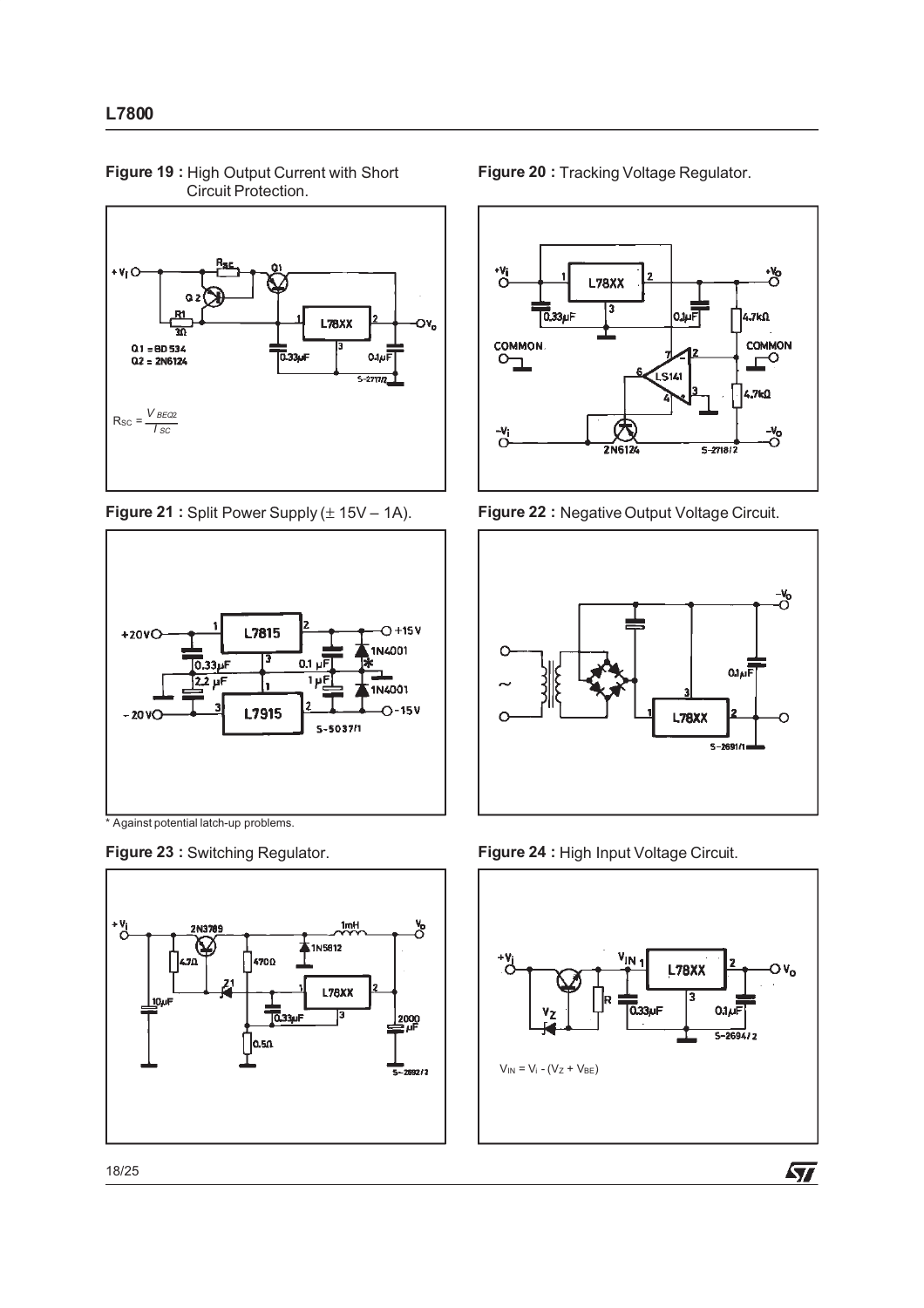



**Figure 29 :** Remote Shutdown.







**Figure 27 :** High Input and Output Voltage. **Figure 28 :** Reducing Power Dissipation with Dr opping Resistor.

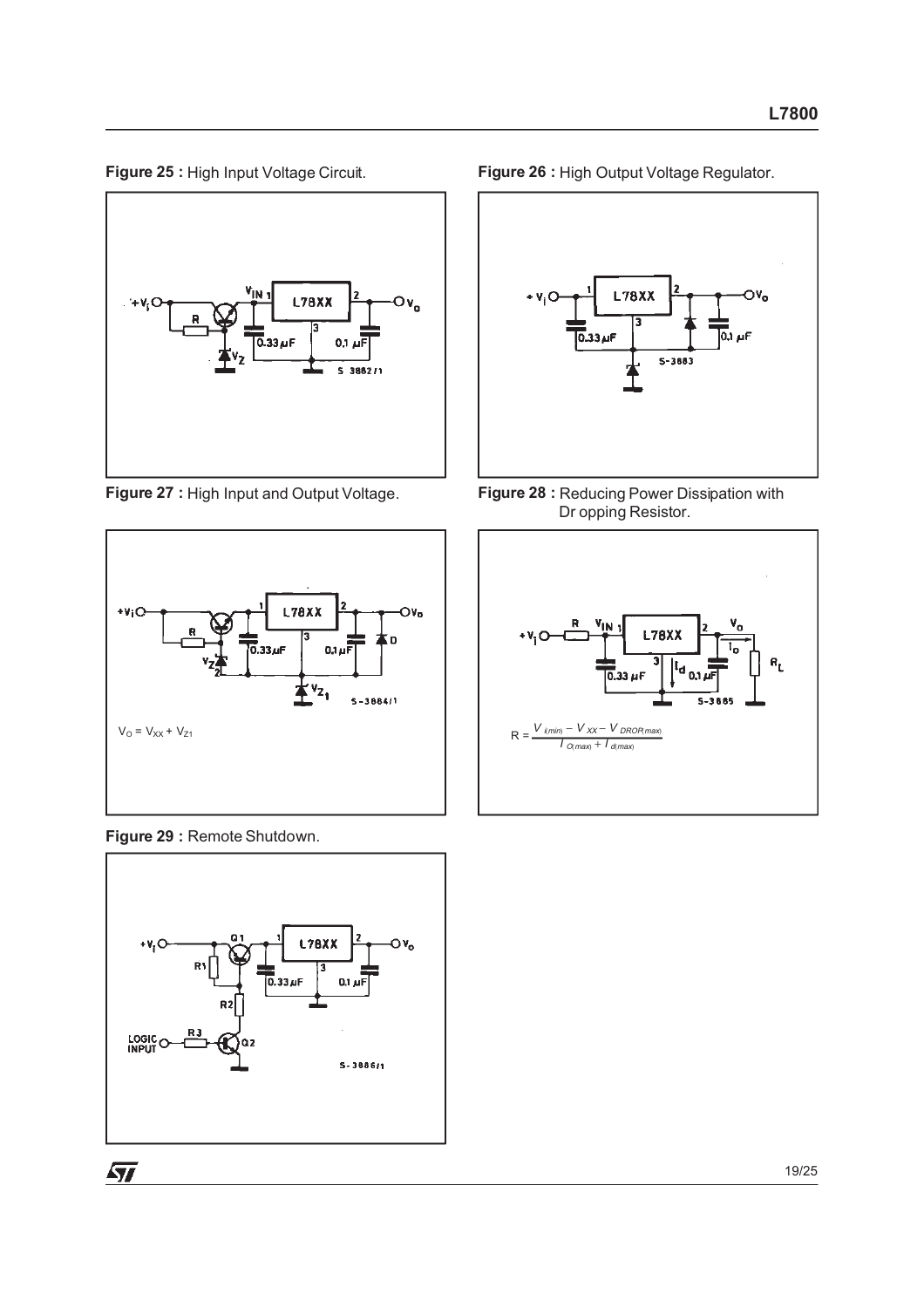

**Figure 30 :** Power AM Modulator (unity voltage gain,  $I_0$  < 1A).

**Figure 32 :** Light Controllers ( $V_{\text{o min}} = V_{xx} + V_{BE}$ ).



**Figure 33 :** Protection against Input Short-circuit with High Capacitance Loads.







**NOTE:** The circuit performs well up to 100KHz **NOTE:** Q<sub>2</sub> is connected as a diode in order to compensate the variation of the  $Q_1$  V<sub>BE</sub> with the temperature. C allows a slow risetime of the  $V_0$ 



Application with high capacitance loads and an output voltage greater than 6 volts need an external diode (see fig. 33) to protect the deviceagainst input short circuit. In this case the input voltage falls rapidly while the output voltage decrease slowly. The capacitance dischrges by means of the Base-Emitter junction of the series pass transistor in the regulator. If the energy is sufficently high, the transistor may be destroyed. The external diode by-passes the current from the IC to ground.

20/25

ィ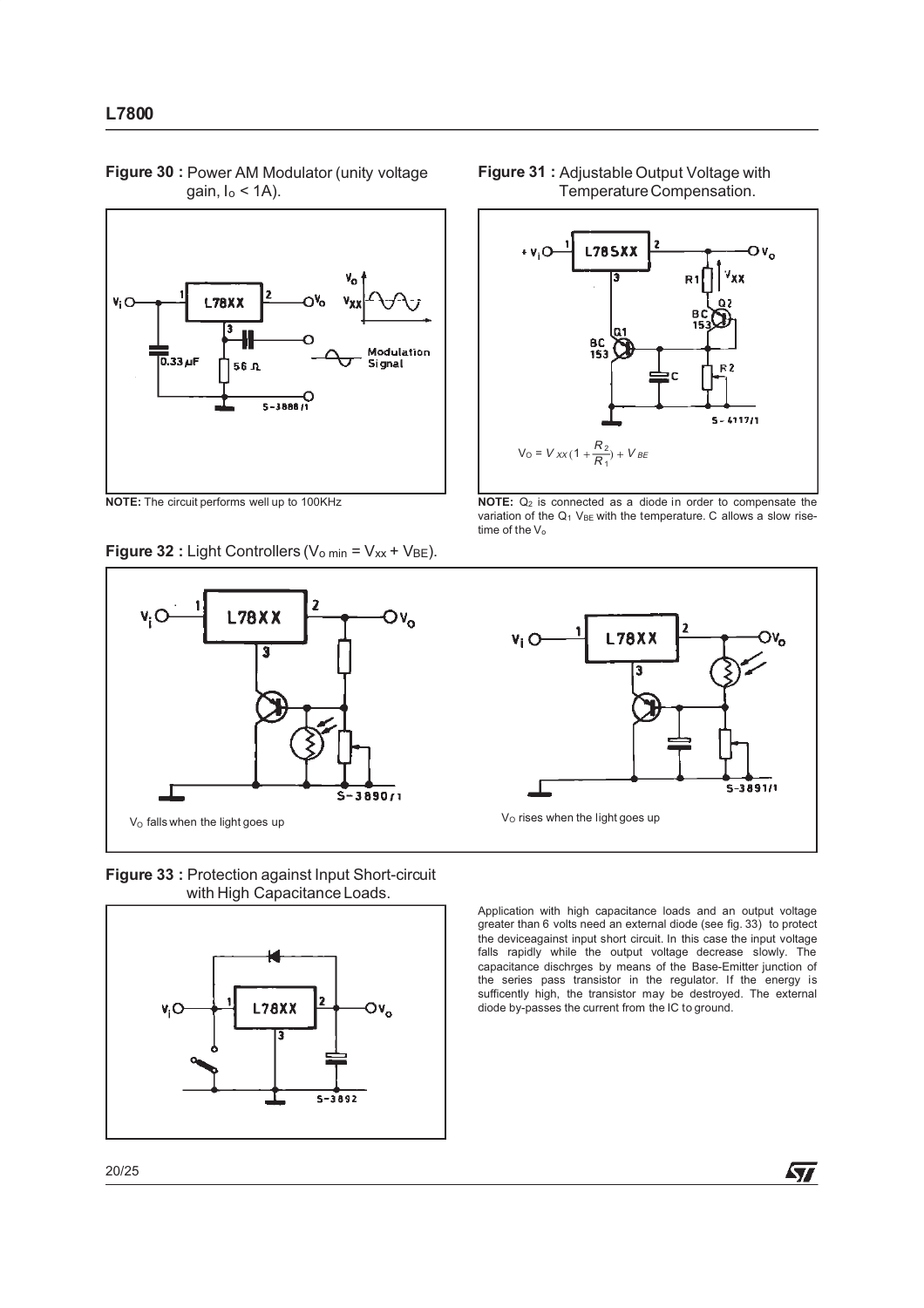| DIM.          |      | mm    |       |       | inch  |       |  |
|---------------|------|-------|-------|-------|-------|-------|--|
|               | MIN. | TYP.  | MAX.  | MIN.  | TYP.  | MAX.  |  |
| A             |      | 11.7  |       |       | 0.460 |       |  |
| $\sf B$       | 0.96 |       | 1.10  | 0.037 |       | 0.043 |  |
| $\mathsf C$   |      |       | 1.70  |       |       | 0.066 |  |
| $\mathsf D$   |      |       | 8.7   |       |       | 0.342 |  |
| $\mathsf E$   |      |       | 20.0  |       |       | 0.787 |  |
| ${\mathsf G}$ |      | 10.9  |       |       | 0.429 |       |  |
| ${\sf N}$     |      | 16.9  |       |       | 0.665 |       |  |
| $\sf P$       |      |       | 26.2  |       |       | 1.031 |  |
| ${\sf R}$     | 3.88 |       | 4.09  | 0.152 |       | 0.161 |  |
| $\cup$        |      |       | 39.50 |       |       | 1.555 |  |
| $\vee$        |      | 30.10 |       |       | 1.185 |       |  |



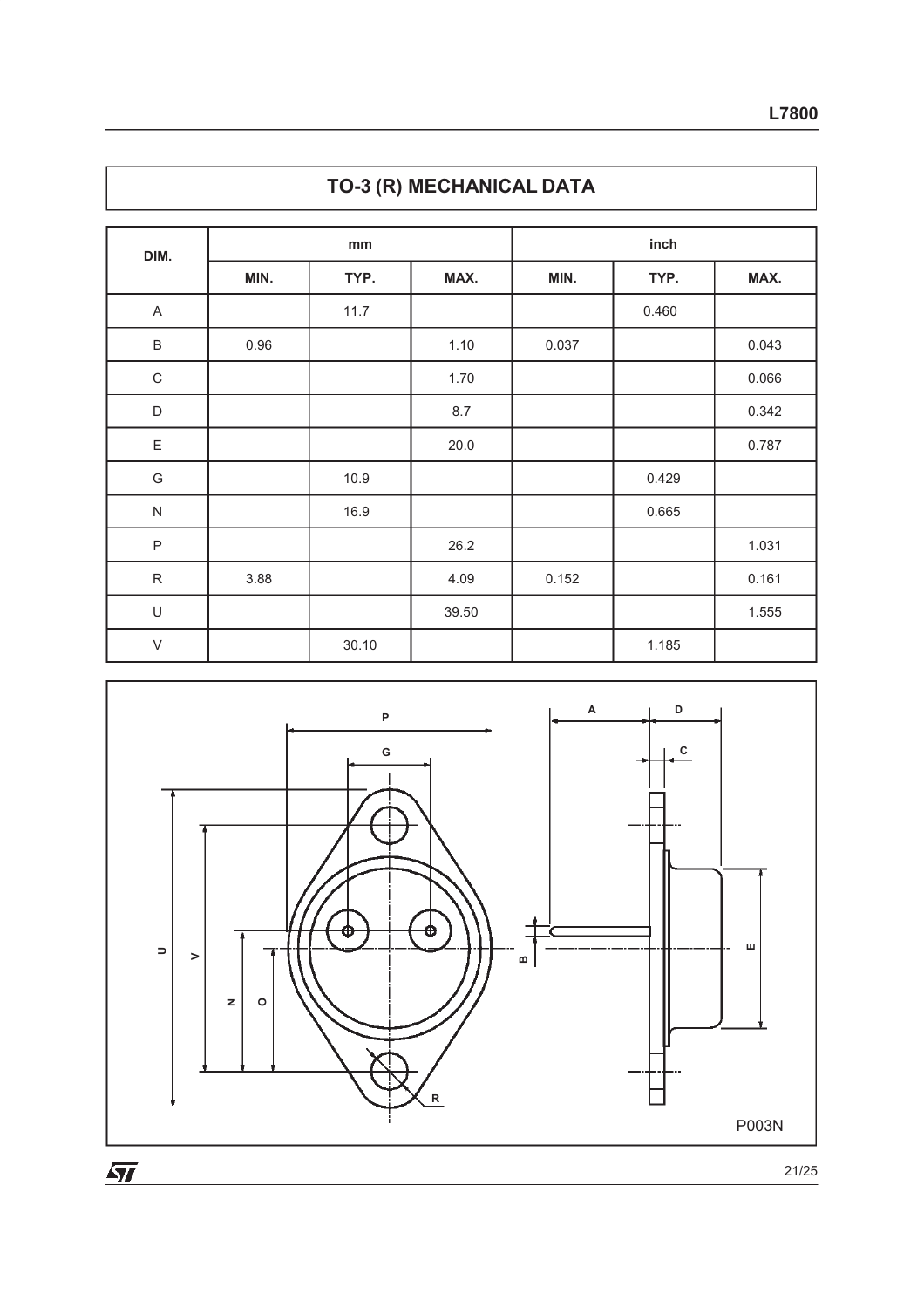| DIM.           |       | mm   |       |       | inch  |       |  |
|----------------|-------|------|-------|-------|-------|-------|--|
|                | MIN.  | TYP. | MAX.  | MIN.  | TYP.  | MAX.  |  |
| A              | 4.40  |      | 4.60  | 0.173 |       | 0.181 |  |
| C              | 1.23  |      | 1.32  | 0.048 |       | 0.051 |  |
| D              | 2.40  |      | 2.72  | 0.094 |       | 0.107 |  |
| D <sub>1</sub> |       | 1.27 |       |       | 0.050 |       |  |
| Ε              | 0.49  |      | 0.70  | 0.019 |       | 0.027 |  |
| F              | 0.61  |      | 0.88  | 0.024 |       | 0.034 |  |
| F <sub>1</sub> | 1.14  |      | 1.70  | 0.044 |       | 0.067 |  |
| F <sub>2</sub> | 1.14  |      | 1.70  | 0.044 |       | 0.067 |  |
| G              | 4.95  |      | 5.15  | 0.194 |       | 0.203 |  |
| G <sub>1</sub> | 2.4   |      | 2.7   | 0.094 |       | 0.106 |  |
| H <sub>2</sub> | 10.0  |      | 10.40 | 0.393 |       | 0.409 |  |
| L2             |       | 16.4 |       |       | 0.645 |       |  |
| L4             | 13.0  |      | 14.0  | 0.511 |       | 0.551 |  |
| L5             | 2.65  |      | 2.95  | 0.104 |       | 0.116 |  |
| L6             | 15.25 |      | 15.75 | 0.600 |       | 0.620 |  |
| L7             | 6.2   |      | 6.6   | 0.244 |       | 0.260 |  |

L9 3.5 3.93 0.137 0.154 DIA. | 3.75 | | 3.85 | 0.147 | | 0.151





22/25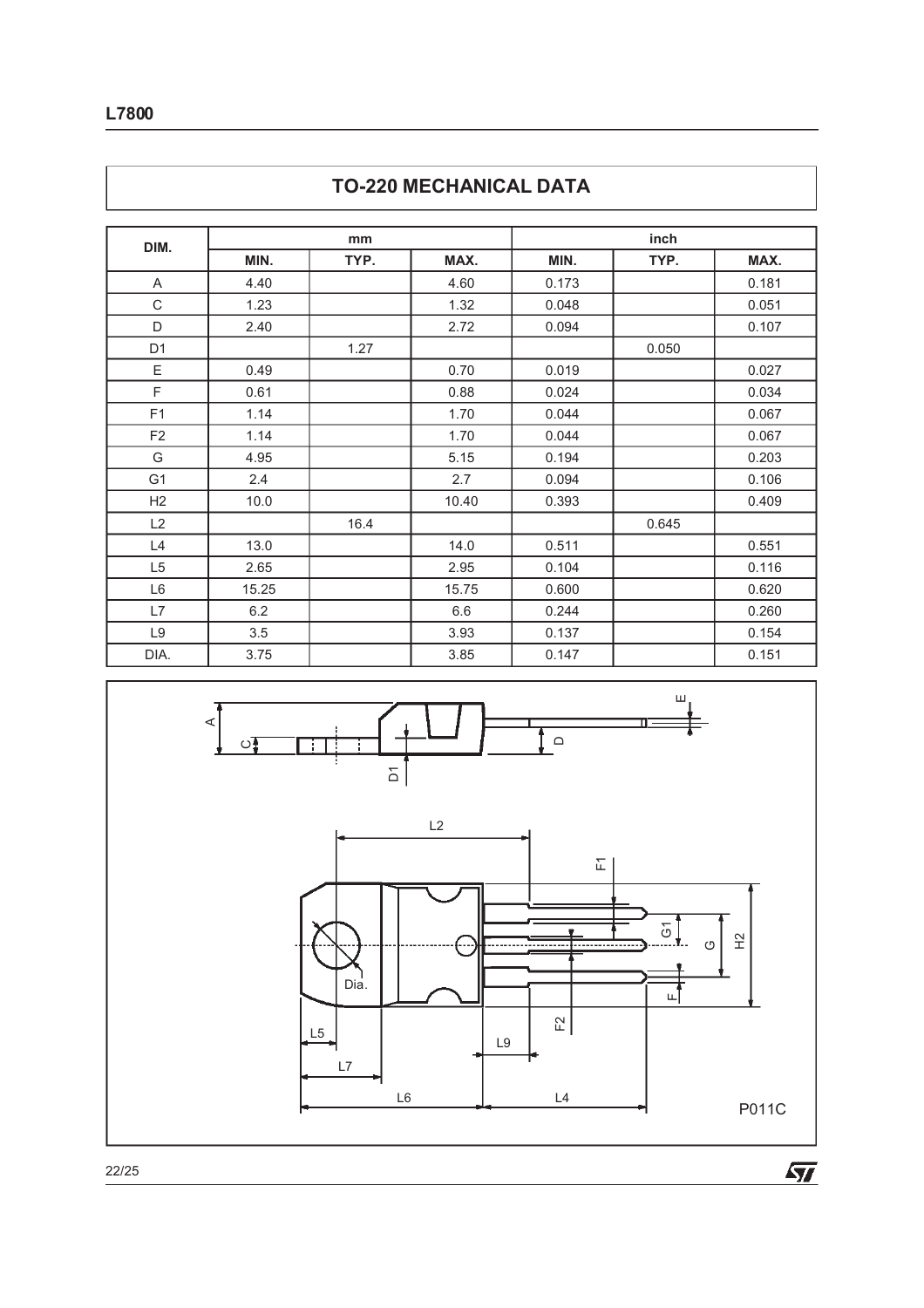| DIM.                      | mm               |      |      | inch  |       |       |  |  |
|---------------------------|------------------|------|------|-------|-------|-------|--|--|
|                           | MIN.             | TYP. | MAX. | MIN.  | TYP.  | MAX.  |  |  |
| A                         | 4.4              |      | 4.6  | 0.173 |       | 0.181 |  |  |
| B                         | 2.5              |      | 2.7  | 0.098 |       | 0.106 |  |  |
| D                         | 2.5              |      | 2.75 | 0.098 |       | 0.108 |  |  |
| Ε                         | 0.4              |      | 0.7  | 0.015 |       | 0.027 |  |  |
| F                         | 0.75             |      | 1    | 0.030 |       | 0.039 |  |  |
| F1                        | 1.15             |      | 1.7  | 0.045 |       | 0.067 |  |  |
| F <sub>2</sub>            | 1.15             |      | 1.7  | 0.045 |       | 0.067 |  |  |
| G                         | 4.95             |      | 5.2  | 0.195 |       | 0.204 |  |  |
| G <sub>1</sub>            | 2.4              |      | 2.7  | 0.094 |       | 0.106 |  |  |
| $\boldsymbol{\mathsf{H}}$ | 10               |      | 10.4 | 0.393 |       | 0.409 |  |  |
| L2                        |                  | 16   |      |       | 0.630 |       |  |  |
| L <sub>3</sub>            | 28.6             |      | 30.6 | 1.126 |       | 1.204 |  |  |
| L4                        | 9.8              |      | 10.6 | 0.385 |       | 0.417 |  |  |
| L6                        | 15.9             |      | 16.4 | 0.626 |       | 0.645 |  |  |
| L7                        | $\boldsymbol{9}$ |      | 9.3  | 0.354 |       | 0.366 |  |  |
| Ø                         | $\mathfrak{S}$   |      | 3.2  | 0.118 |       | 0.126 |  |  |



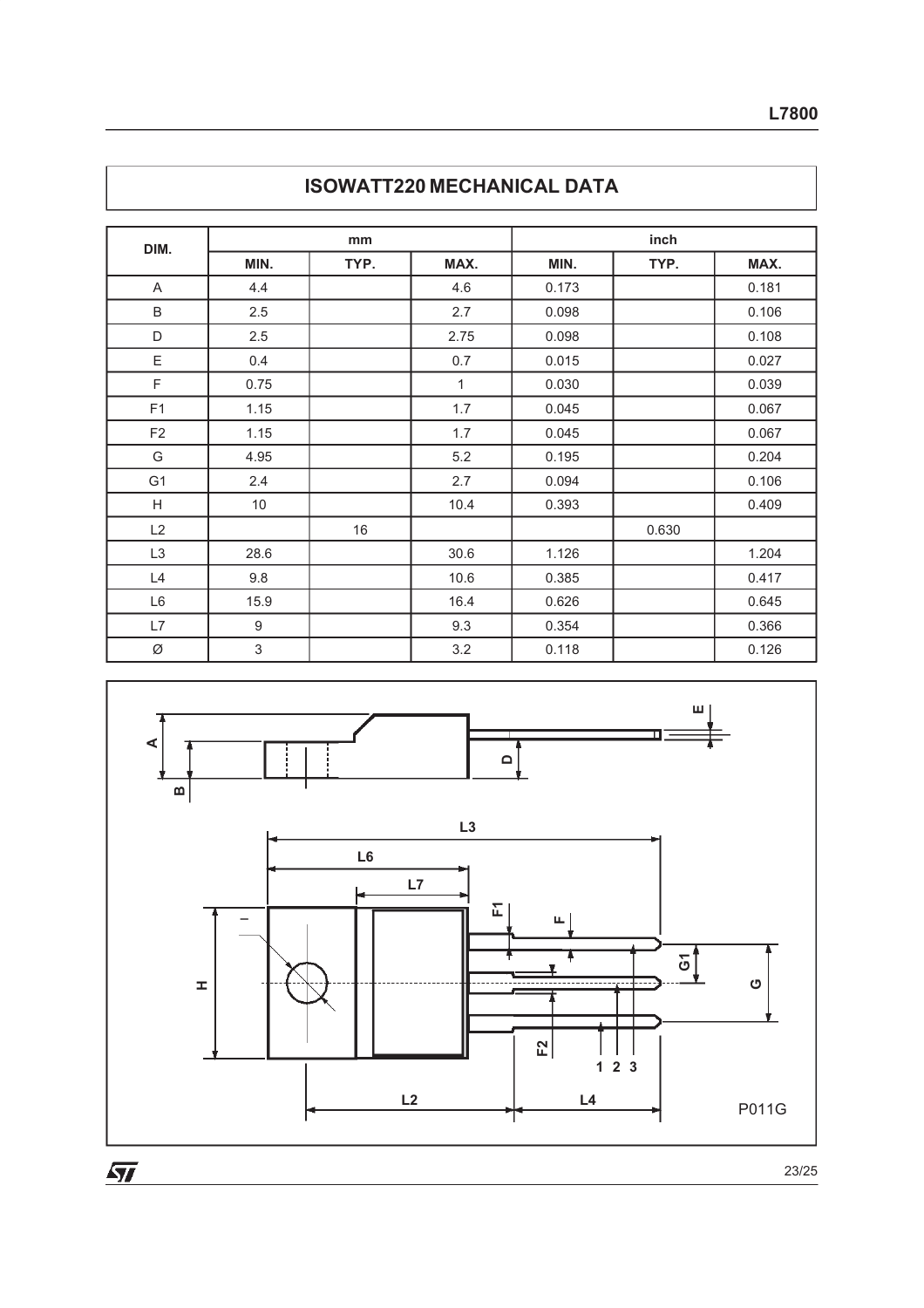| DIM.           |      | mm   |       | inch  |      |       |  |
|----------------|------|------|-------|-------|------|-------|--|
|                | MIN. | TYP. | MAX.  | MIN.  | TYP. | MAX.  |  |
| $\mathsf{A}$   | 4.3  |      | 4.6   | 0.169 |      | 0.181 |  |
| A <sub>1</sub> | 2.49 |      | 2.69  | 0.098 |      | 0.106 |  |
| $\sf B$        | 0.7  |      | 0.93  | 0.027 |      | 0.036 |  |
| B <sub>2</sub> | 1.25 |      | 1.4   | 0.049 |      | 0.055 |  |
| $\mathsf C$    | 0.45 |      | 0.6   | 0.017 |      | 0.023 |  |
| C2             | 1.21 |      | 1.36  | 0.047 |      | 0.053 |  |
| $\mathsf D$    | 8.95 |      | 9.35  | 0.352 |      | 0.368 |  |
| $\mathsf E$    | 10   |      | 10.28 | 0.393 |      | 0.404 |  |
| G              | 4.88 |      | 5.28  | 0.192 |      | 0.208 |  |
| L              | 15   |      | 15.85 | 0.590 |      | 0.624 |  |
| L2             | 1.27 |      | 1.4   | 0.050 |      | 0.055 |  |
| L <sub>3</sub> | 1.4  |      | 1.75  | 0.055 |      | 0.068 |  |





24/25